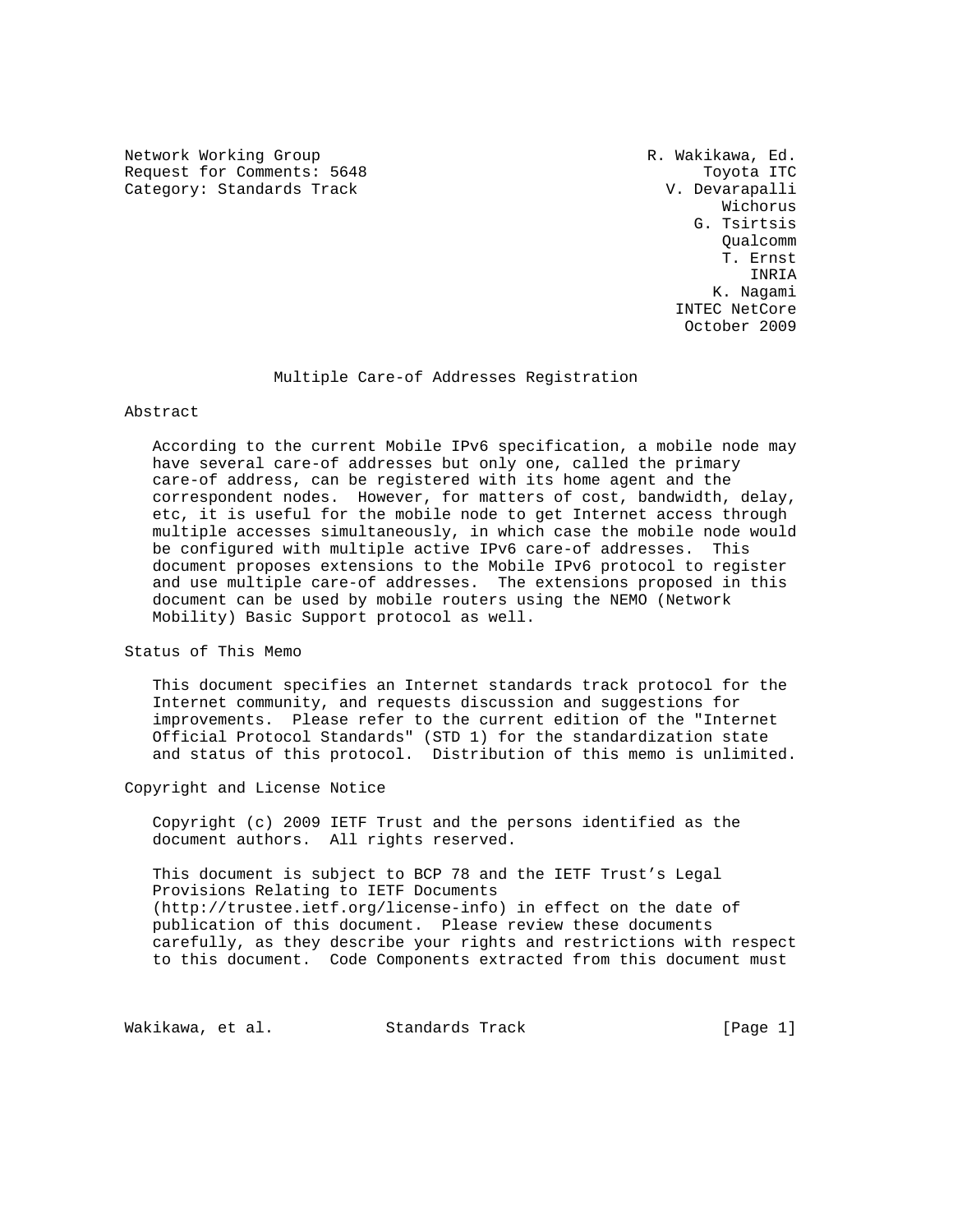include Simplified BSD License text as described in Section 4.e of the Trust Legal Provisions and are provided without warranty as described in the BSD License.

## Table of Contents

|  | 4.1. Binding Cache Structure and Binding Update List 10 |  |  |  |  |  |
|--|---------------------------------------------------------|--|--|--|--|--|
|  |                                                         |  |  |  |  |  |
|  | 4.3. Binding Identifier Mobility Option 11              |  |  |  |  |  |
|  | 4.4. New Status Values for Binding Acknowledgement 13   |  |  |  |  |  |
|  |                                                         |  |  |  |  |  |
|  | 5.1. Management of Care-of Address(es) and Binding      |  |  |  |  |  |
|  |                                                         |  |  |  |  |  |
|  |                                                         |  |  |  |  |  |
|  |                                                         |  |  |  |  |  |
|  |                                                         |  |  |  |  |  |
|  | 5.5. Returning Home with Complete Binding               |  |  |  |  |  |
|  | De-Registration: Using a Single Interface 17            |  |  |  |  |  |
|  | 5.5.1. Using Only the Interface Attached to the         |  |  |  |  |  |
|  |                                                         |  |  |  |  |  |
|  | 5.5.2. Using Only the Interface Attached to the         |  |  |  |  |  |
|  |                                                         |  |  |  |  |  |
|  | 5.6. Returning Home: Simultaneous Home and Visited Link |  |  |  |  |  |
|  |                                                         |  |  |  |  |  |
|  | 5.6.1. Problems of Simultaneous Home and Foreign        |  |  |  |  |  |
|  |                                                         |  |  |  |  |  |
|  | 5.6.2. Overview and Approach 18                         |  |  |  |  |  |
|  | 5.6.3. Home Binding Support 19                          |  |  |  |  |  |
|  | 5.6.4. Sending Packets from the Home Link 20            |  |  |  |  |  |
|  | 5.6.5. Leaving from the Home Link 20                    |  |  |  |  |  |
|  | 5.7. Receiving Binding Acknowledgement 21               |  |  |  |  |  |
|  | 5.8. Receiving Binding Refresh Request 22               |  |  |  |  |  |
|  |                                                         |  |  |  |  |  |
|  | 6. Home Agent and Correspondent Node Operation 22       |  |  |  |  |  |
|  | 6.1. Searching Binding Cache with Binding Identifier 22 |  |  |  |  |  |
|  |                                                         |  |  |  |  |  |
|  | 6.3. Sending a Binding Acknowledgement for Home Link    |  |  |  |  |  |
|  |                                                         |  |  |  |  |  |
|  | 6.4. Sending Binding Refresh Request 27                 |  |  |  |  |  |
|  | 6.5. Receiving Packets from Mobile Node 27              |  |  |  |  |  |
|  |                                                         |  |  |  |  |  |
|  |                                                         |  |  |  |  |  |
|  | 8.1. IPv4 Care-of Address Registration 28               |  |  |  |  |  |
|  | 8.2. IPv4 Home Address Management 29                    |  |  |  |  |  |

Wakikawa, et al. Standards Track [Page 2]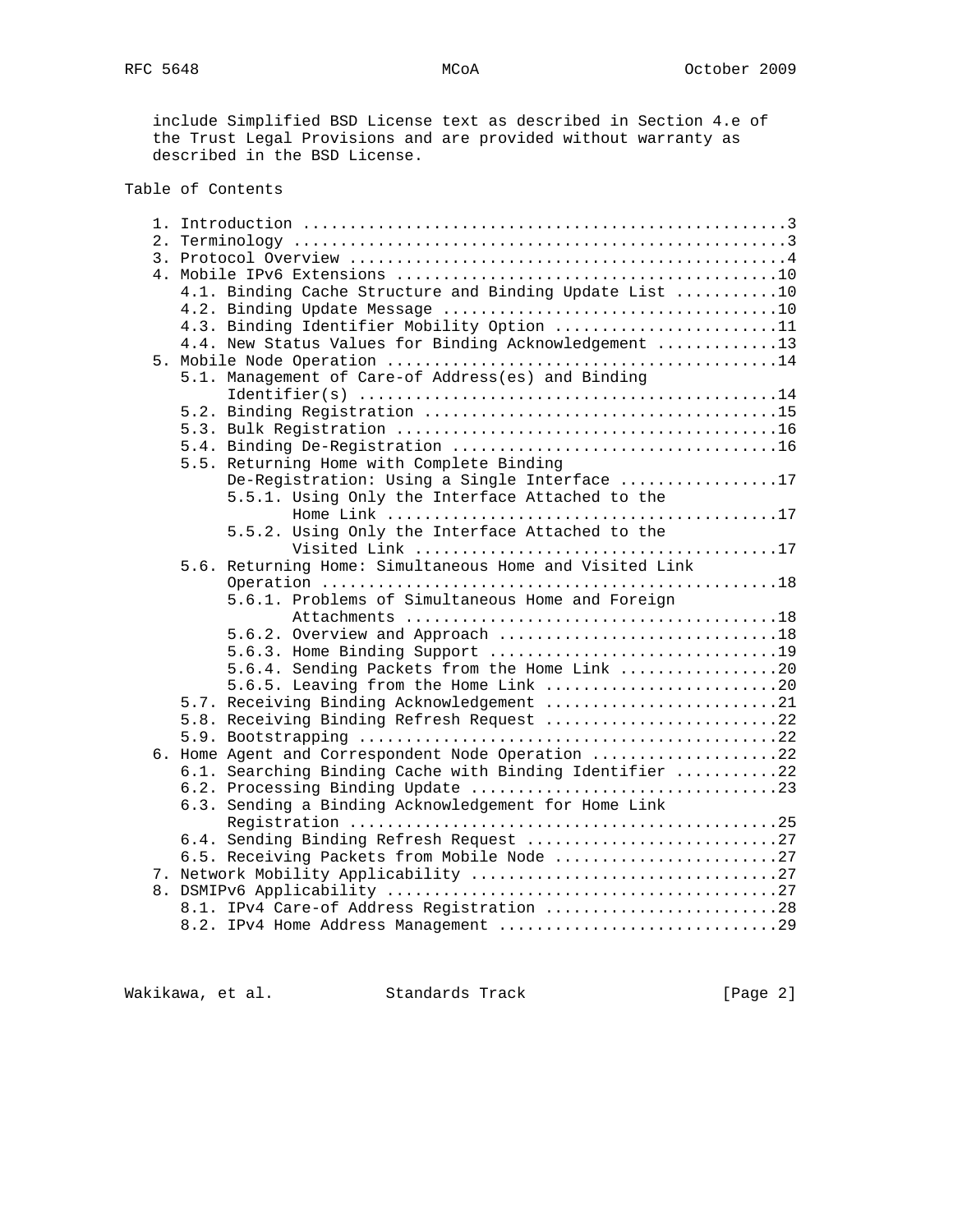| 9.1. Use of Care-of Address in the IKEv2 Exchange 31     |
|----------------------------------------------------------|
| 9.2. Transport Mode IPsec-Protected Messages 31          |
| 9.3. Tunnel Mode IPsec-Protected Messages 31             |
| 9.3.1. Tunneled Home Test Init and Home Test Messages 31 |
| 9.3.2. Tunneled Payload Traffic 32                       |
|                                                          |
|                                                          |
|                                                          |
|                                                          |
|                                                          |
|                                                          |

## 1. Introduction

 A mobile node may use various types of network interfaces to obtain durable and wide area network connectivity. This has increasingly become true with mobile nodes having multiple interfaces, such as 802.2, 802.11, 802.16, cellular radios, etc. The motivations for and benefits of using multiple points of attachment are discussed in [MOTIVATION]. When a mobile node with multiple interfaces uses Mobile IPv6 [RFC3775] for mobility management, it cannot use its multiple interfaces to send and receive packets while taking advantage of session continuity provided by Mobile IPv6. This is because Mobile IPv6 allows the mobile node to bind only one care-of address at a time with its home address. See [MIP6ANALYSIS] for a further analysis of using multiple interfaces and addresses with Mobile IPv6.

 This document proposes extensions to Mobile IPv6 to allow a mobile node to register multiple care-of addresses for a home address and create multiple binding cache entries. A new Binding Identification (BID) number is created for each binding the mobile node wants to create and is sent in the Binding Update. The home agent that receives this Binding Update creates a separate binding for each BID. The BID information is stored in the corresponding binding cache entry. The BID information can now be used to identify individual bindings. The same extensions can also be used in Binding Updates sent to the correspondent nodes.

2. Terminology

 The key words "MUST", "MUST NOT", "REQUIRED", "SHALL", "SHALL NOT", "SHOULD", "SHOULD NOT", "RECOMMENDED", "MAY", and "OPTIONAL" in this document are to be interpreted as described in [RFC2119].

Wakikawa, et al. Standards Track [Page 3]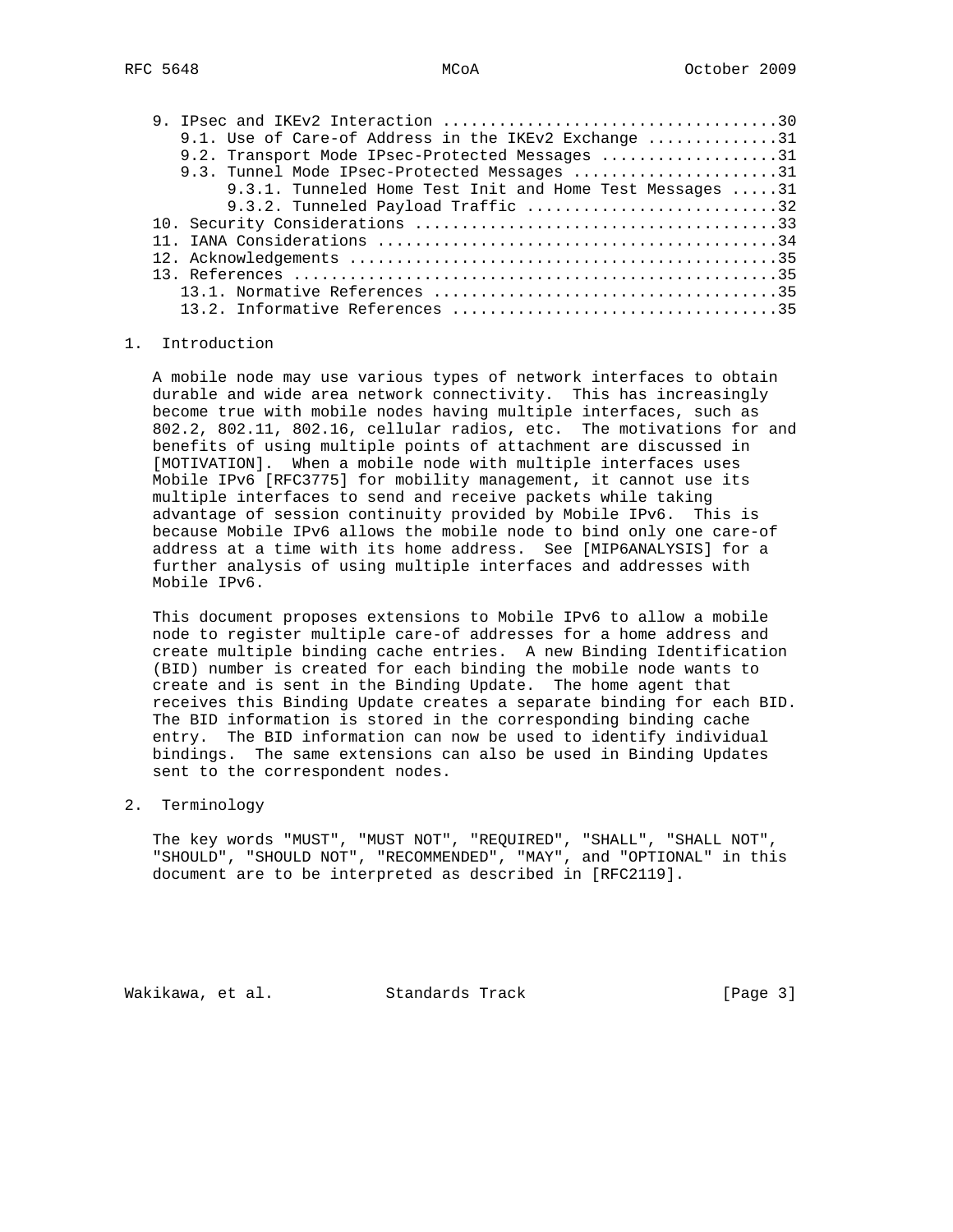Terms used in this document are defined in [RFC3775], [RFC3753], and [RFC4885]. In addition to or as a replacement of these, the following terms are defined or redefined:

Binding Identification Number (BID)

 The BID is an identification number used to distinguish multiple bindings registered by the mobile node. Assignment of distinct BIDs allows a mobile node to register multiple binding cache entries for a given home address. BIDs assigned to the same home address must not be duplicated at the same time. The value zero is reserved for future extensions. Each BID is generated and managed by a mobile node. The BID is stored in the Binding Update List and is sent by the mobile node in the Binding Update. A mobile node may change the value of a BID at any time according to its administrative policy -- for instance, to protect its privacy. An implementation must carefully assign the BID so as to keep using the same BID for the same binding even when the status of the binding is changed. More details can be found in Section 5.1.

Binding Identifier Mobility Option

 The Binding Identifier mobility option is used to carry the BID information.

Bulk Registration

 A mobile node can register multiple bindings at once by sending a single Binding Update. A mobile node can also replace some or all of the bindings available at the home agent with the new bindings by using the bulk registration. Bulk registration is supported only for home registration (i.e., with the home agent) as explained in Section 5.3. A mobile node must not perform the bulk registration mechanism described in this specification with a correspondent node.

3. Protocol Overview

 A new extension called the Binding Identification number (BID) is introduced to distinguish between multiple bindings pertaining to the same home address. If a mobile node configures several IPv6 global addresses on one or more of its interfaces, it can register these addresses with its home agent as care-of addresses. If the mobile node wants to register multiple bindings, it MUST generate a BID for each care-of address and store the BID in the Binding Update List. A mobile node can manipulate each binding independently by using the BIDs. The mobile node then registers its care-of addresses by sending a Binding Update with a Binding Identifier mobility option.

Wakikawa, et al. Standards Track (Page 4)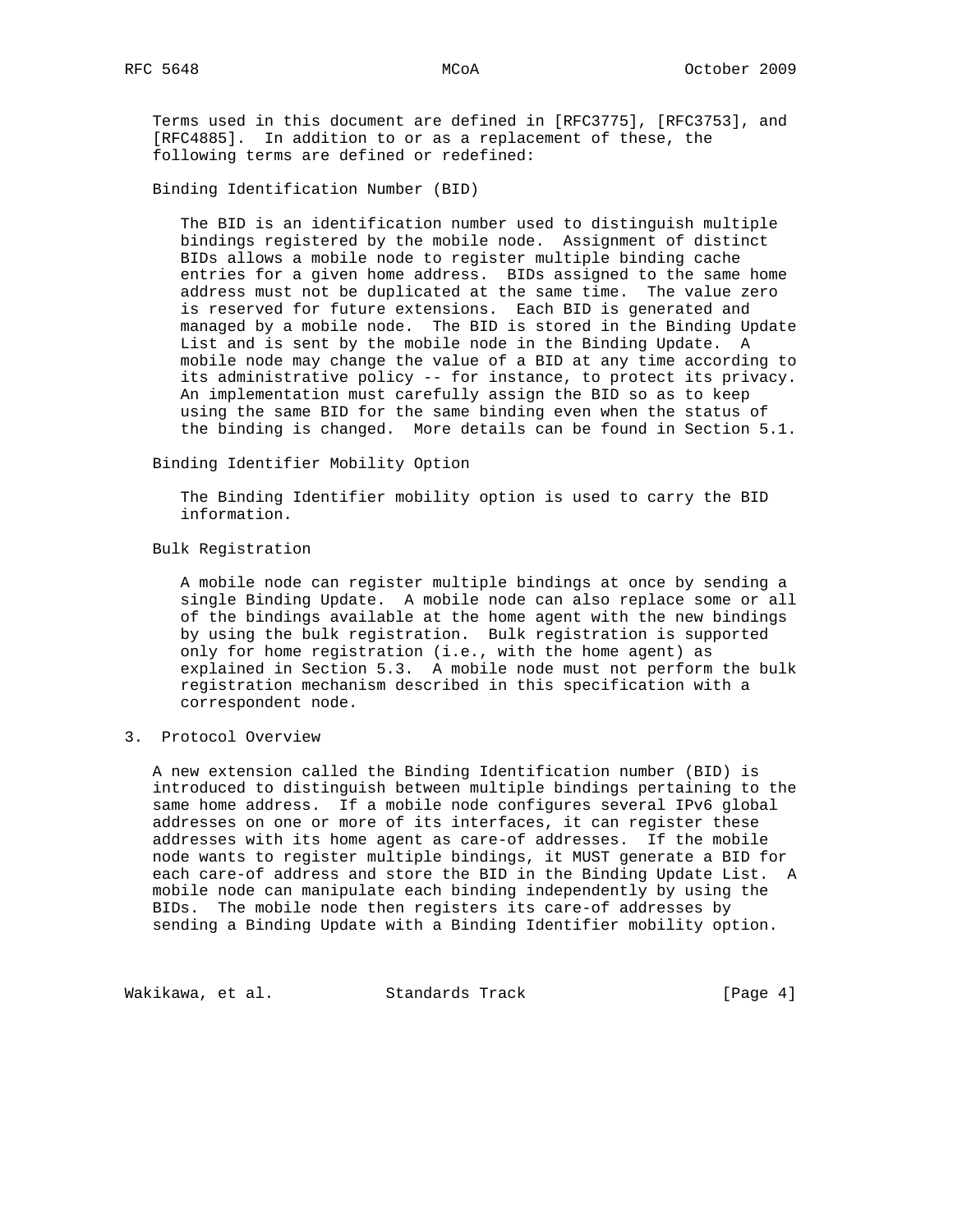The BID is included in the Binding Identifier mobility option. After receiving the Binding Update with a Binding Identifier mobility option, the home agent MUST copy the BID from the Binding Identifier mobility option to the corresponding field in the binding cache entry. If there is an existing binding cache entry for the mobile node, and if the BID in the Binding Update does not match the one with the existing entry, the home agent MUST create a new binding cache entry for the new care-of address and BID. The mobile node can either register multiple care-of addresses at once in a single Binding Update or independently in individual Binding Updates.

 If the mobile host wishes to register its binding with a correspondent node, it must perform return routability operations as described in [RFC3775]. This includes managing a Care-of Keygen token per care-of address and exchanging Care-of Test Init and Care of Test messages with the correspondent node for each care-of address. The mobile node MAY use the same BID that it used with the home agent for a particular care-of address. For protocol simplicity, bulk registration to correspondent nodes is not supported in this document. This is because the return routability mechanism introduced in [RFC3775] cannot be easily extended to verify multiple care-of addresses stored in a single Binding Update.

 Figure 1 illustrates the configuration where the mobile node obtains multiple care-of addresses at foreign links. The mobile node can utilize all the care-of addresses. In Figure 1, the home address of the mobile node (MN) is 2001:db8::EUI. The mobile node has 3 different interfaces and possibly acquires care-of addresses 1-3 (CoA1, CoA2, CoA3). The mobile node assigns BID1, BID2, and BID3 to each care-of address.

Wakikawa, et al. Standards Track (Page 5)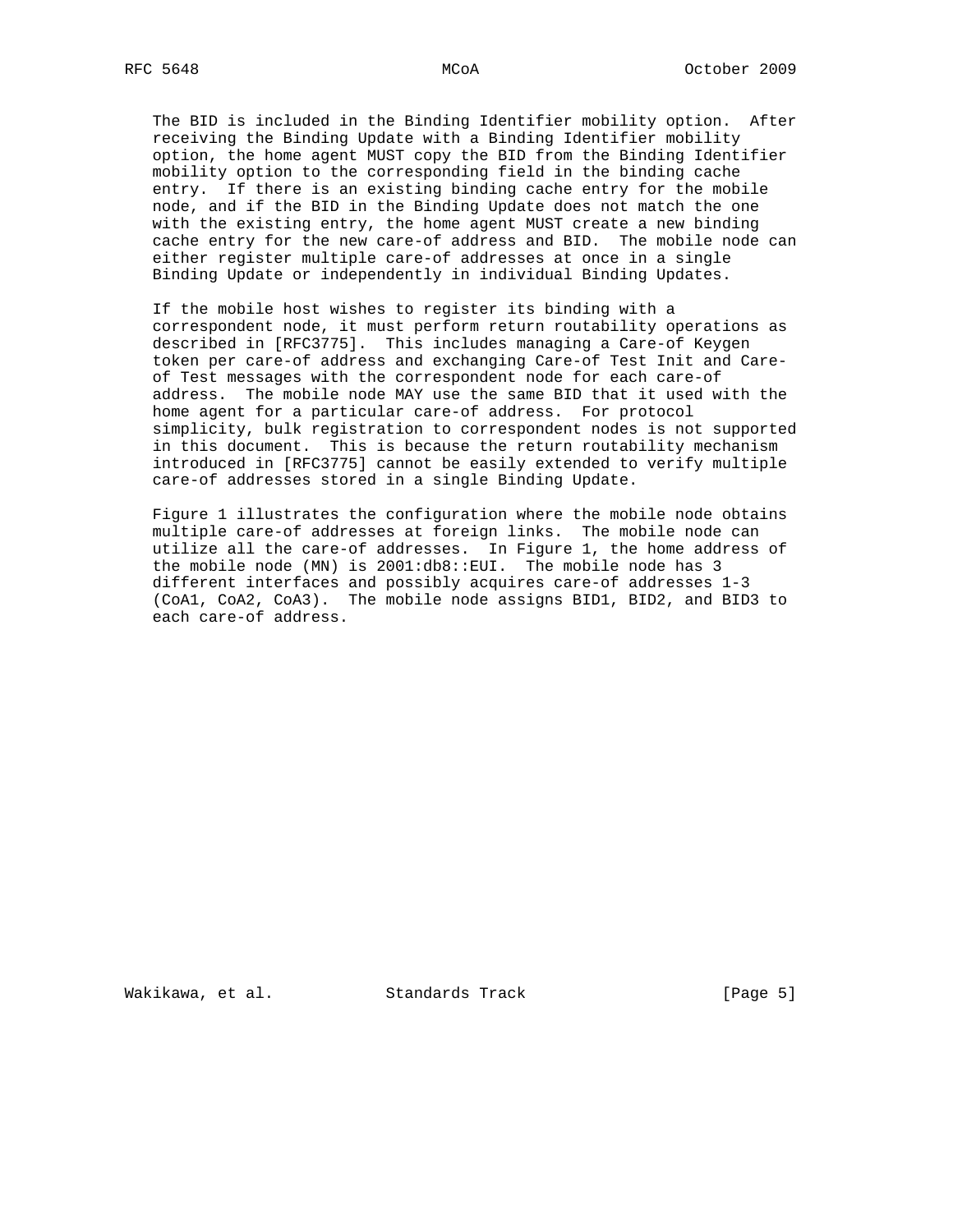+----+ | CN | +--+-+ | +---+------+ +----+ +------+ Internet |----------+ HA | | +---------+<br>| +----+--++ +--+-+<br>| | | Home Link CoA2| | | | Home Link +--+--+ | | ------+------  $\begin{vmatrix} 1 & MP & +----- & -+ \end{vmatrix}$  $+--+--+$  CoA1  $COA3$  | +---------------+ Binding Cache Database: home agent's binding (Proxy neighbor advertisement is active) binding [2001:db8::EUI BID1 care-of address1]

 binding [2001:db8::EUI BID2 care-of address2] binding [2001:db8::EUI BID3 care-of address3] correspondent node's binding binding [2001:db8::EUI BID1 care-of address1] binding [2001:db8::EUI BID2 care-of address2] binding [2001:db8::EUI BID3 care-of address3]

Figure 1: Multiple Care-of Addresses Registration

 If the mobile node decides to act as a regular mobile node compliant with [RFC3775], it sends a Binding Update without any Binding Identifier mobility options. The receiver of the Binding Update deletes all the bindings registered with a BID and registers only a single binding for the mobile node. Note that the mobile node can continue using the BID even if it has only a single binding that is active.

 Binding cache lookup is done based on the home address and BID information if a BID is available. This is different from RFC 3775, where only the home address is used for binding cache lookup. Binding cache lookup is operated for either protocol signaling or data packets. For protocol signaling such as a Binding Update, BID should be always carried by a BID sub-option in a protocol signaling. Therefore, a correspondent binding cache that matches the specified BID MUST be found from the binding cache database. On the other hand, for the data packets, no BID information is carried in a packet. The binding cache lookup may involve policy or flow filters to retrieve a correspondent BID per packet in cases where some policy or flow filters are used to direct a certain packet or flow to a particular care-of address. However, the binding cache lookup using policy or flow filters is out of scope for this document. If no such

Wakikawa, et al. Standards Track (Page 6)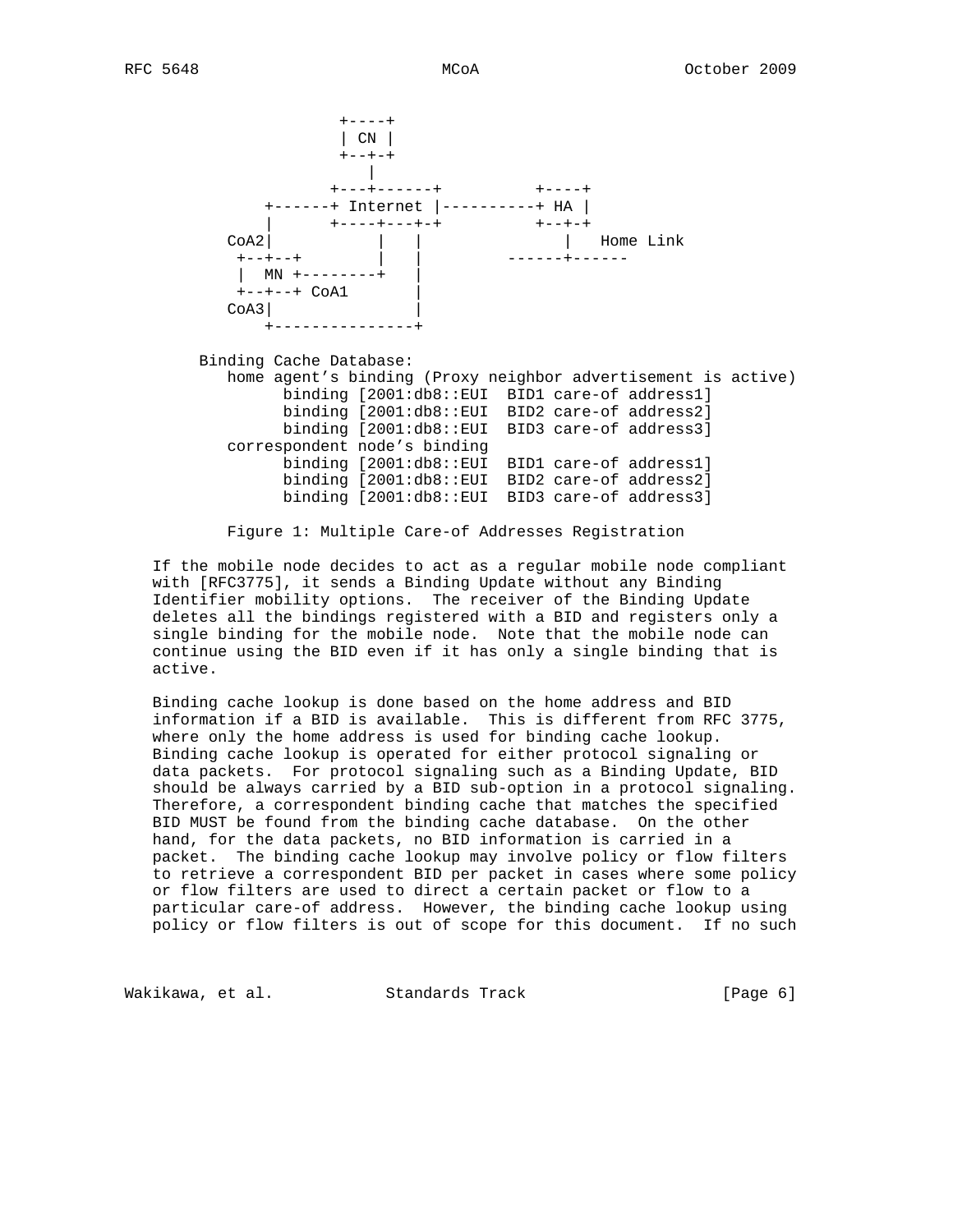mechanism is available and no BID is found for a packet, a node SHOULD use the binding that was last verified by receiving data packets or signaling from the mobile node. In case the binding cache lookup for data packets, using the combination of home address and BID, does not return a valid binding cache entry, the home agent SHOULD perform the lookup based on only the home address as described in [RFC3775].

 In any case, to avoid problems with upper-layer protocols and TCP in particular, a single packet flow as identified by the 5-tuple SHOULD only be sent to a single care-of address at a time.

 The mobile node may return to the home link through one of its interfaces. There are two options possible for the mobile node when it returns home. Sections 5.5.1 and 5.6 describe the returning-home procedures in more detail.

 1. The mobile node uses only the interface with which it attaches to the home link and takes back full ownership of its HoA (home address) on the home link. This is illustrated in Figure 2. It de-registers all bindings with the home agent related to all care-of addresses. The interfaces still attached to the visited link(s) are no longer going to be receiving any encapsulated traffic from the home agent. On the other hand, the mobile node can continue communicating with the correspondent nodes from the other interfaces attached to foreign links by using route optimization. Even if the mobile node is attached to the home link, it can still send Binding Updates for other active care-of addresses (CoA1 and CoA2) to correspondent nodes. Since the correspondent node has bindings, packets are routed from and to each care-of address directly.

Wakikawa, et al. Standards Track [Page 7]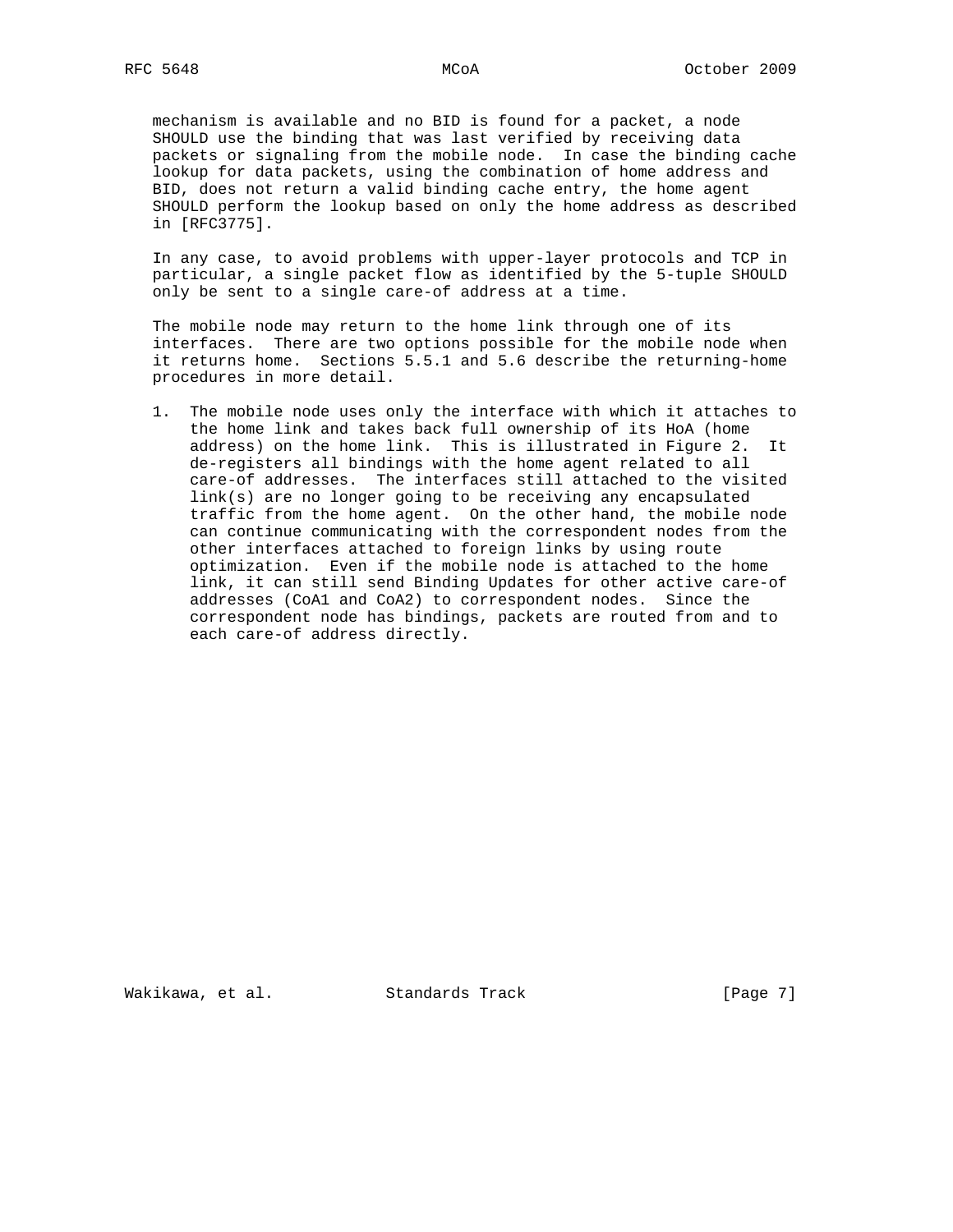$+ - - - +$  | CN | +--+-+ | +---+------+ +----+ +------+ Internet |----------+ HA | | +----+------+ +--+-+ CoA2| | | | Home Link +--+--+ | --+---+------ | MN +--------+ |  $+--+--+$  CoA1 | | | +---------------------------+ Binding Cache Database: home agent's binding none correspondent node's binding binding [2001:db8::EUI BID1 care-of address1] binding [2001:db8::EUI BID2 care-of address2]

Figure 2: Using Only an Interface Attached to the Home Link

 2. The mobile node may simultaneously use both the interface attached to the home link and the interfaces still attached to the visited link(s) as shown in Figure 3. There are two possible topologies, depending on whether or not the home agent is the only router on the home link. The operation of Neighbor Discovery [RFC4861] is different in the two topologies. More details can be found in Section 5.6. The home agent and the correspondent node have the binding entries listed in Figure 3 in their binding cache database in both topologies. The home agent also knows that the mobile node is attached to the home link. All the traffic from the Internet is intercepted by the home agent first and routed to either the interface attached to the home link or to one of the foreign links. How the home agent decides to route a particular flow to the interface attached to the home link or foreign link is out of scope for this document.

Wakikawa, et al. Standards Track (Page 8)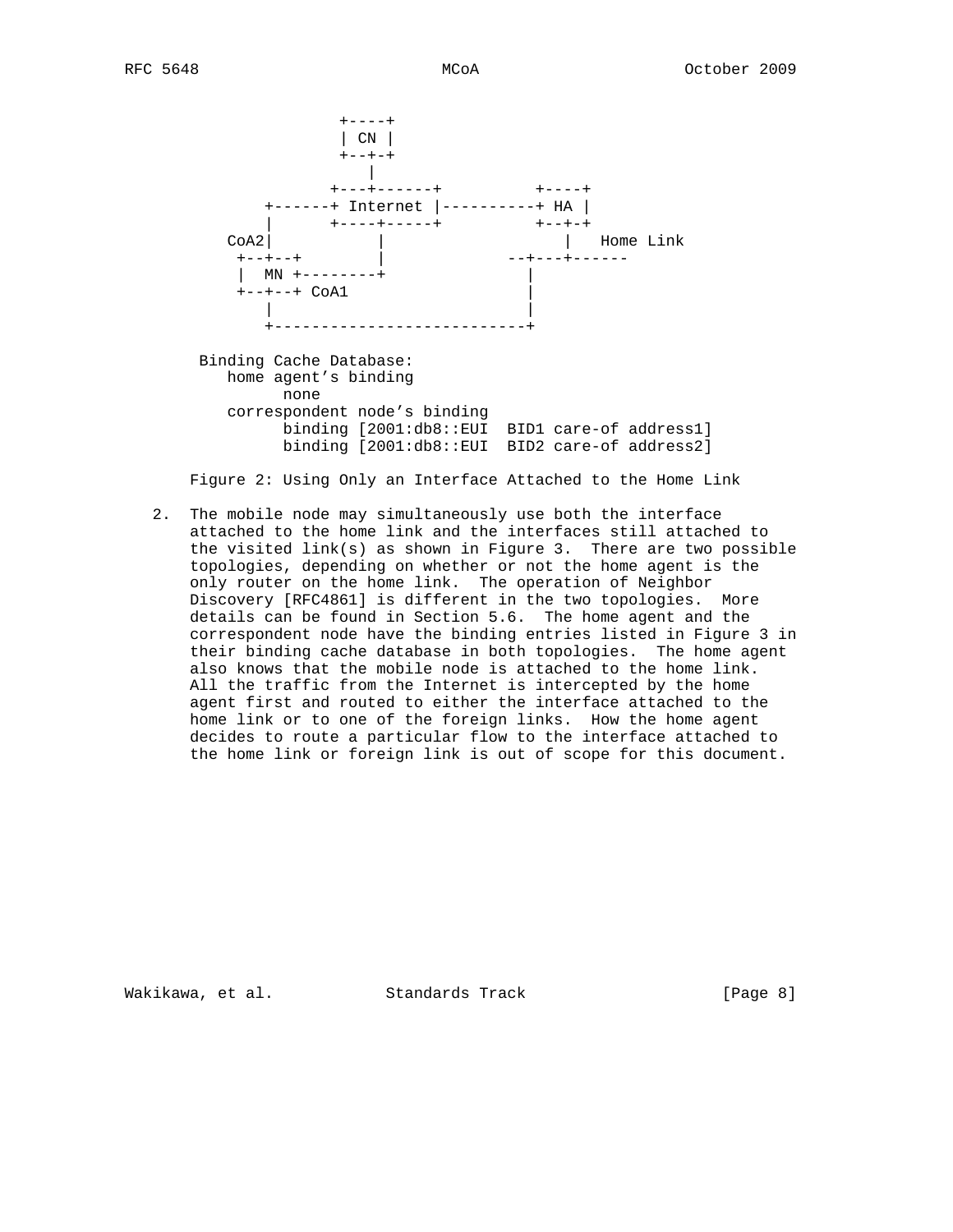Topology-a) +----+ | CN |  $+--+-+$  | +---+------+ +----+ +------+ Internet |----------+ HA | | +----+------+ +--+-+ CoA2| | | Home Link +--+--+ | --+---+------ | MN +--------+ |  $+--+--+$  CoA1 | | +---------------------------+ Topology-b) +----+ | CN |  $+--+-+$  | +---+------+ Router +----+ +------+ Internet |-------R | HA | | +----+-----+ | +--+-+ CoA2| | | | Home Link +--+--+ | --+-+-------+------  $\vert$  MN +--------+  $+--+--+$  CoA1 | | | +---------------------------+ Binding Cache Database: home agent's binding binding [2001:db8::EUI BID1 care-of address1] binding [2001:db8::EUI BID2 care-of address2] correspondent node's binding binding [2001:db8::EUI BID1 care-of address1] binding [2001:db8::EUI BID2 care-of address2]

Figure 3: Simultaneous Home and Visited Link Operation

 This specification keeps backwards compatibility with [RFC3775]. If a receiver (either home agent or correspondent node) does not support this specification, it does not understand the Binding Identifier mobility option. The receiver skips the unknown mobility option (i.e., the Binding Identifier mobility option) and processes the Binding Update as defined in [RFC3775]. In order to keep backwards compatibility with [RFC3775], when a mobile node sends a Binding

Wakikawa, et al. Standards Track and Evaluate (Page 9)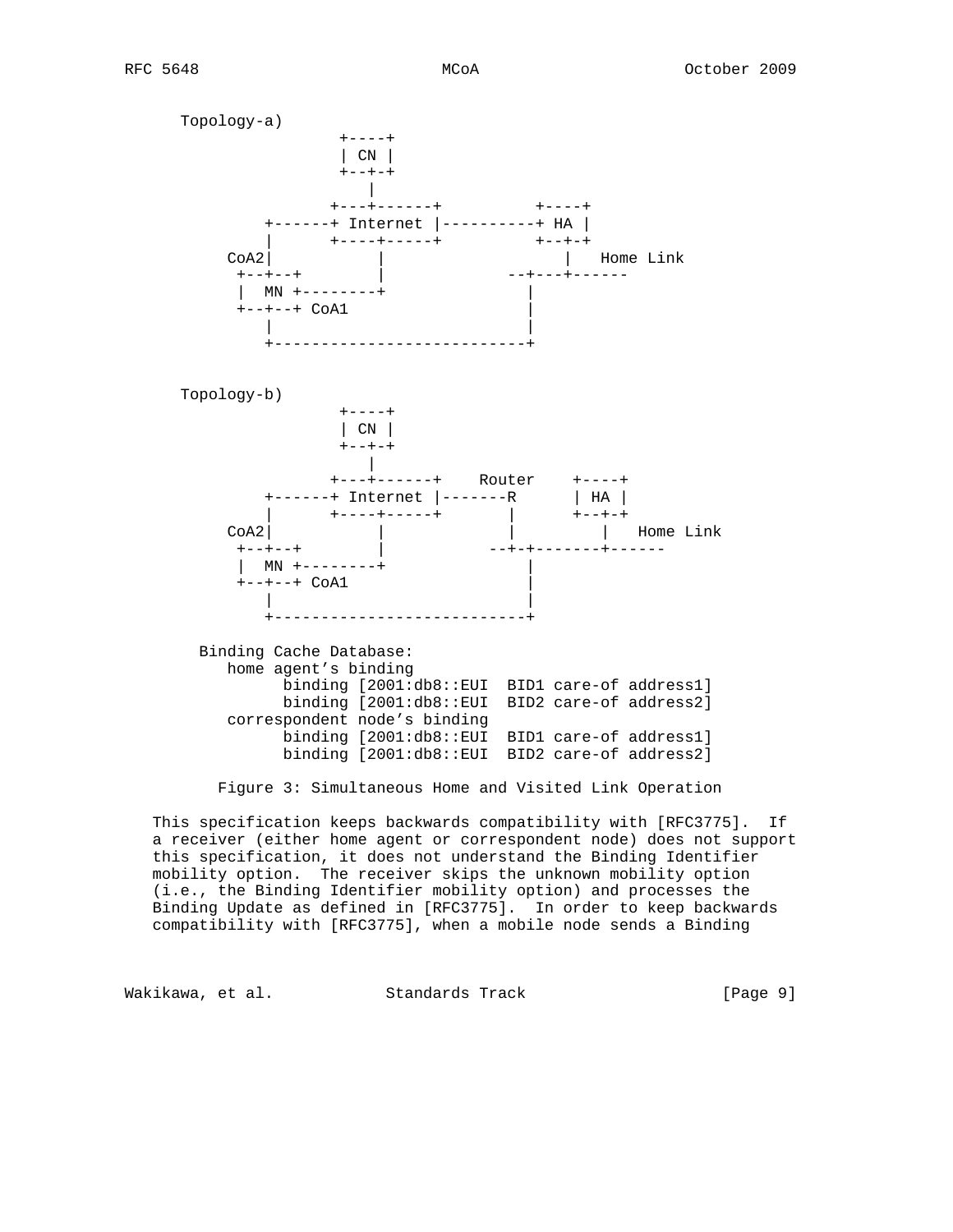Update message with extensions described in this document, the receiver needs to reflect the Binding Identifier mobility option in the Binding Acknowledgement. If the mobile node finds no Binding Identifier mobility options in the received Binding Acknowledgement, it assumes the other end node does not support this specification. In such case, the mobile node needs to fall back to the legacy [RFC3775]-compliant mobile node. If it is the home registration, the mobile node MAY try to discover another home agent that supports the Binding Identifier mobility option for the home registration.

4. Mobile IPv6 Extensions

 This section summarizes the extensions to Mobile IPv6 that are necessary to manage multiple bindings.

4.1. Binding Cache Structure and Binding Update List

 The BID is required to be stored in the binding cache and Binding Update List structure.

 The sequence number value MUST be shared among all the Binding Update List entries related to Binding Updates sent to a particular home agent or correspondent node. Whenever a mobile node sends either an individual or a bulk Binding Update, the sequence number is incremented. When a home agent receives an individual Binding Update, it should update the sequence number for all the bindings for a particular mobile node, with the sequence number in the received Binding Update.

4.2. Binding Update Message

 This specification extends the Binding Update message with a new flag. The flag is shown and described below.

|                                  | $+-+ -$          |
|----------------------------------|------------------|
|                                  | Sequence #       |
|                                  |                  |
| $ A H L K M R P F T 0 $ Reserved | Lifetime         |
| $+ - + - +$                      |                  |
|                                  |                  |
|                                  |                  |
|                                  | Mobility options |
|                                  |                  |
|                                  |                  |
|                                  |                  |

Figure 4: Binding Update Message

| Wakikawa, et al. |  | Standards Track | [Page 10] |  |
|------------------|--|-----------------|-----------|--|
|                  |  |                 |           |  |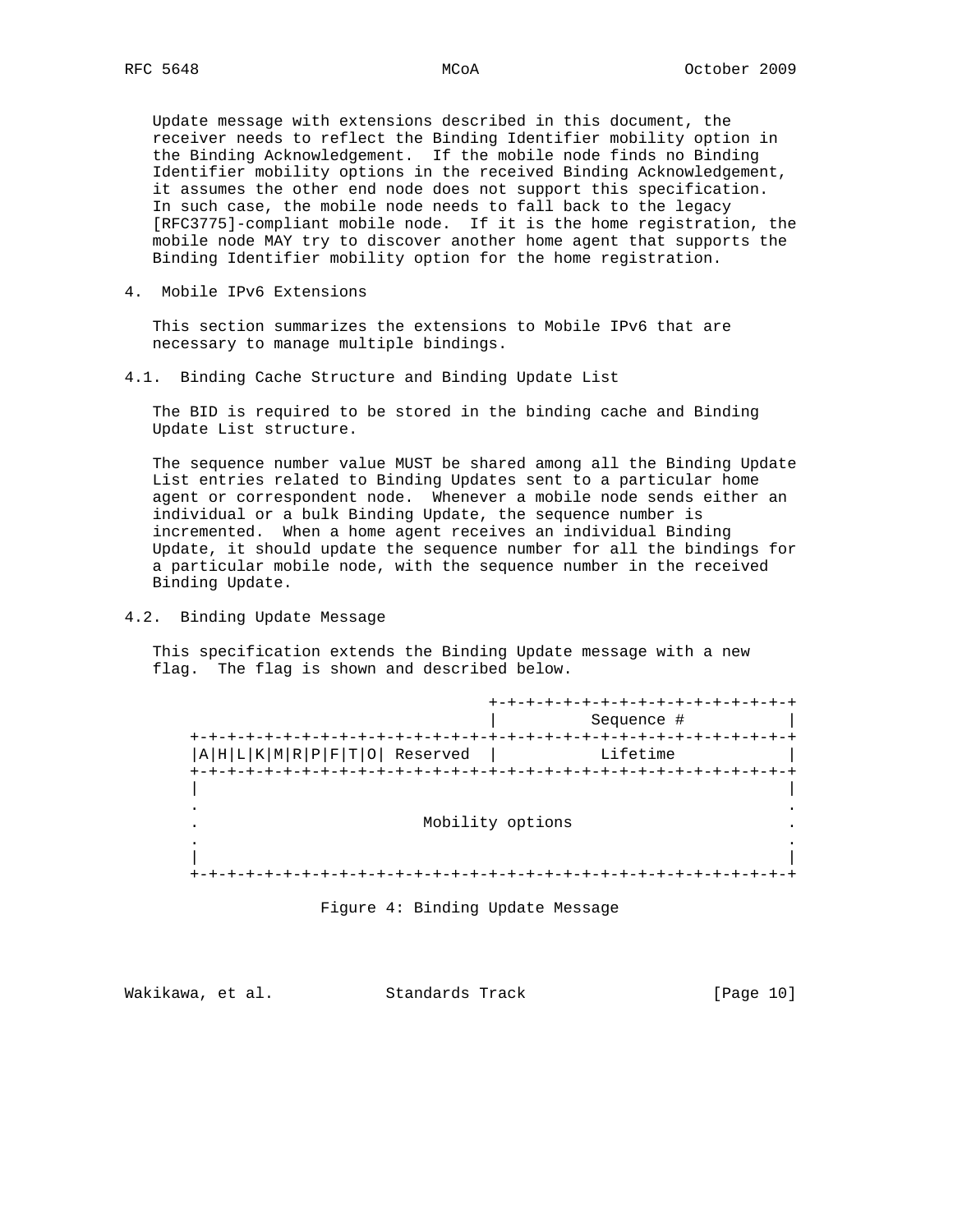Overwrite (O) flag

 When this flag is set, all the binding cache entries for a mobile node are replaced by new entries registering with this Binding Update message. This flag is only used when the BID mobility option is carried with the Binding Update.

Reserved

6-bit Reserved field.

4.3. Binding Identifier Mobility Option

 The Binding Identifier mobility option is included in the Binding Update, Binding Acknowledgement, Binding Refresh Request, and Care-of Test Init and Care-of Test messages. The Binding Identifier mobility option has an alignment requirement of 2n if the Care-of Address field is not present. Otherwise, it has the alignment requirement of 8n + 2.

 $1$  2 3 0 1 2 3 4 5 6 7 8 9 0 1 2 3 4 5 6 7 8 9 0 1 2 3 4 5 6 7 8 9 0 1 +-+-+-+-+-+-+-+-+-+-+-+-+-+-+-+-+ | Type = 35 | Length | +-+-+-+-+-+-+-+-+-+-+-+-+-+-+-+-+-+-+-+-+-+-+-+-+-+-+-+-+-+-+-+-+ | Binding ID (BID) | Status |H| Reserved | +-+-+-+-+-+-+-+-+-+-+-+-+-+-+-+-+-------------------------------+ + + : IPv4 or IPv6 care-of address (CoA) : + + +---------------------------------------------------------------+

Figure 5: BID Mobility Option

## Type

Type value for Binding Identifier is 35.

#### Length

 8-bit unsigned integer. Length of the option, in octets, excluding the Type and Length fields. It MUST be set to either 4, 8, or 20 depending on the Care-of Address field. When the care-of address is not carried by this option, the length value MUST be set to 4. If the IPv4 care-of address is stored in the Care-of Address field, the length MUST be 8. Otherwise, the length value MUST be set to 20 for IPv6 care-of addresses.

Wakikawa, et al. Standards Track [Page 11]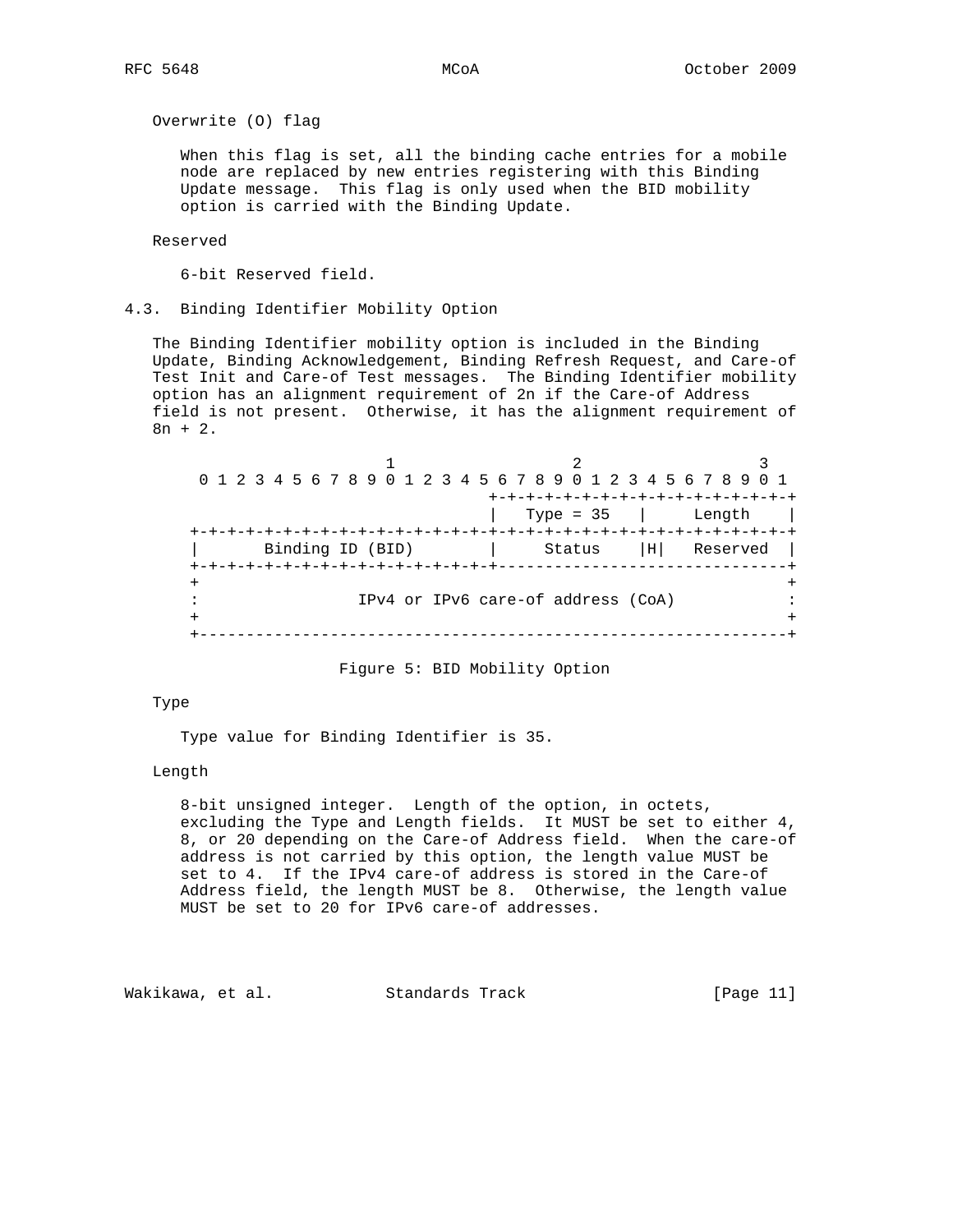Binding ID (BID)

 The BID that is assigned to the binding indicated by the care-of address in the Binding Update or the Binding Identifier mobility option. The BID is a 16-bit unsigned integer. The value of zero is reserved and SHOULD NOT be used.

#### Status

 The Status field is an 8-bit unsigned integer. When the Binding Identifier mobility option is included in a Binding Acknowledgement, this field overwrites the Status field in the Binding Acknowledgement only for this BID. If this field is set to zero, the receiver ignores this field and uses the registration status stored in the Binding Acknowledgement message. The receiver MUST ignore this field if the Binding Identifier mobility option is not carried within either the Binding Acknowledgement or the Care-of Test messages. The possible status codes are the same as the status codes of the Binding Acknowledgement. This Status field is also used to carry error information related to the care-of address test in the Care-of Test message.

Simultaneous Home and Foreign Binding (H) flag

 This flag indicates that the mobile node registers multiple bindings to the home agent while it is attached to the home link. This flag is valid only for a Binding Update sent to the home agent.

#### Reserved

 7-bit Reserved field. The value MUST be initialized to zero by the sender, and SHOULD be ignored by the receiver.

## Care-of Address

 If a Binding Identifier mobility option is included in a Binding Update for the home registration, either IPv4 or IPv6 care-of addresses for the corresponding BID can be stored in this field. For the binding registration to correspondent nodes (i.e., route optimization), only IPv6 care-of addresses can be stored in this field. If no address is specified in this field, the length of this field MUST be zero (i.e., not appear in the option). If the option is included in any messages other than a Binding Update, the length of this field MUST also be zero.

Wakikawa, et al. Standards Track [Page 12]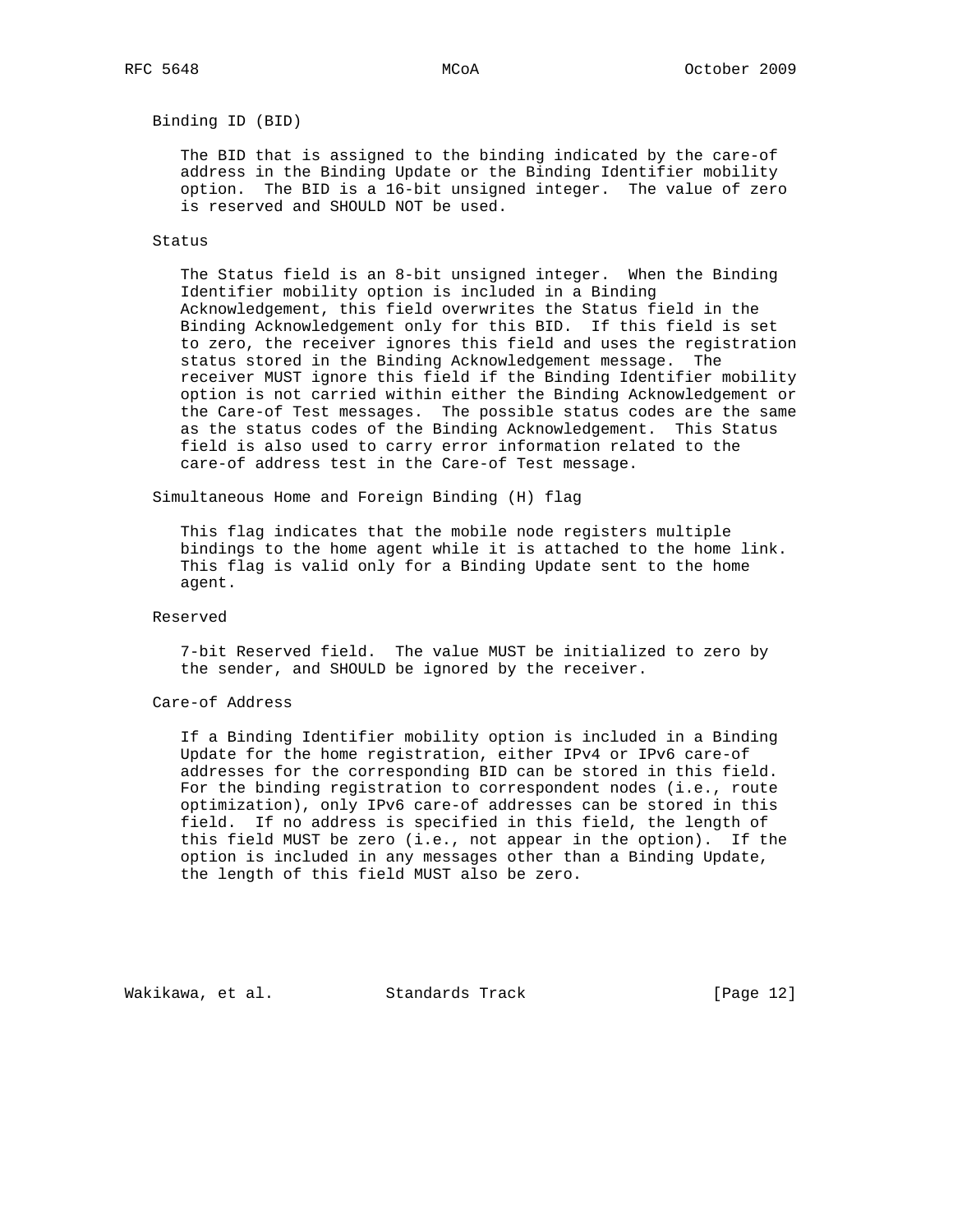4.4. New Status Values for Binding Acknowledgement

 New status values for the Status field in a Binding Acknowledgement are defined for handling the multiple care-of addresses registration:

MCOA NOTCOMPLETE (4)

 In bulk registration, not all the Binding Identifier mobility options were successfully registered. Some of them were rejected. The error status value of the failed mobility option is individually stored in the Status field of the Binding Identifier mobility option.

MCOA RETURNHOME WO/NDP (5)

 When a mobile node returns home, it MUST NOT use the Neighbor Discovery Protocol (NDP) for the home address on the home link. This is explained in more detail in Section 5.6.

MCOA MALFORMED (164)

 Registration failed because the Binding Identifier mobility option was not formatted correctly. This value is used in the following cases:

- \* when the wrong length value is specified (neither 4, 8, nor 20) in the Length field of the Binding Identifier mobility option.
- \* when a unicast routable address is not specified in the Care-of Address field of the Binding Identifier mobility option.
- \* when a care-of address does not appear in the Care-of Address field of the Binding Identifier mobility option stored in an IPsec Encapsulating Security Payload (ESP)-protected Binding Update.

MCOA NON-MCOA BINDING EXISTS (165)

 Indicates that a bootstrapping multiple care-of addresses registration was performed without the 'O' flag set.

MCOA UNKOWN COA (167)

 Indicates that a Binding Identifier mobility option did not include a Care-of Address field and that the receiver has no record for the Binding ID indicated in the same option.

Wakikawa, et al. Standards Track [Page 13]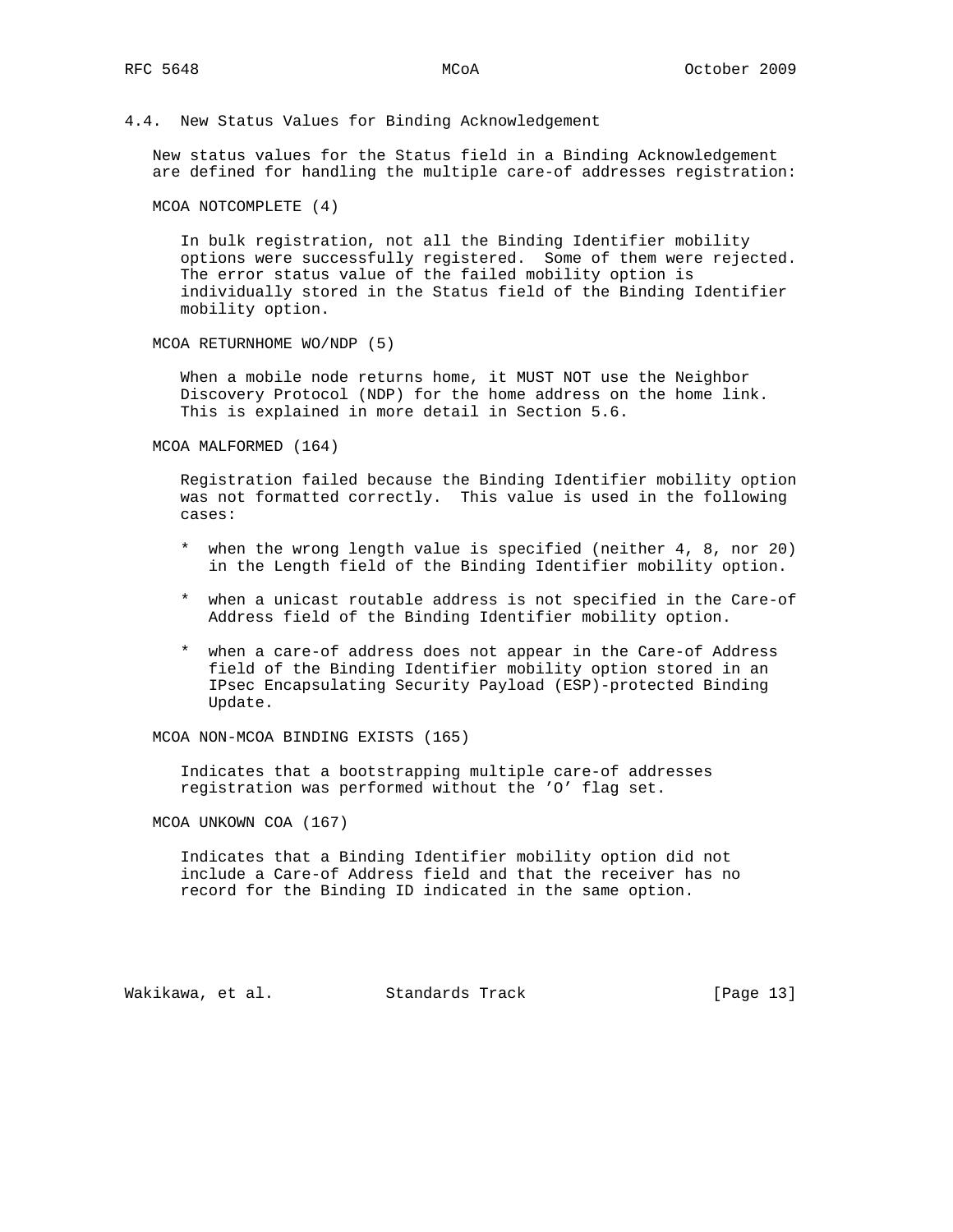MCOA PROHIBITED (166)

 Implies that the multiple care-of addresses registration is administratively prohibited.

MCOA BULK REGISTRATION PROHIBITED (168)

 Bulk binding registration is either not permitted or not supported. Note that the bulk registration is an optional procedure and might not be available on a home agent.

MCOA SIMULTANEOUS HOME AND FOREIGN PROHIBITED (169)

 Simultaneous home and foreign attachment is neither supported nor permitted.

5. Mobile Node Operation

5.1. Management of Care-of Address(es) and Binding Identifier(s)

 There are two cases when a mobile node might acquire several care-of addresses. A mixture of the two cases is also possible. Note that a mobile node can use BID regardless of the number of interfaces and care-of addresses. Whether or not a mobile node uses BID is determined by a local configuration.

- 1. A mobile node is using several physical network interfaces and acquires a care-of address on each of its interfaces.
- 2. A mobile node uses a single physical network interface but receives advertisements for multiple prefixes on the link to which the interface is attached. This will result in the mobile node configuring several global addresses on the interface from each of the announced prefixes.

 The difference between the above two cases is only in the number of physical network interfaces and is therefore irrelevant in this document. What is of significance is the fact that the mobile node has several addresses it can use as care-of addresses.

 A mobile node assigns a BID to each care-of address when it wants to register them simultaneously with its home address. The BID MUST be unique for a given home address. The value is an integer between 1 and 65535. A zero value SHOULD NOT be used as a BID. If a mobile node has only one care-of address, the assignment of a BID is not needed until it has multiple care-of addresses with which to register, at which time all of the care-of addresses MUST be mapped to BIDs.

Wakikawa, et al. Standards Track [Page 14]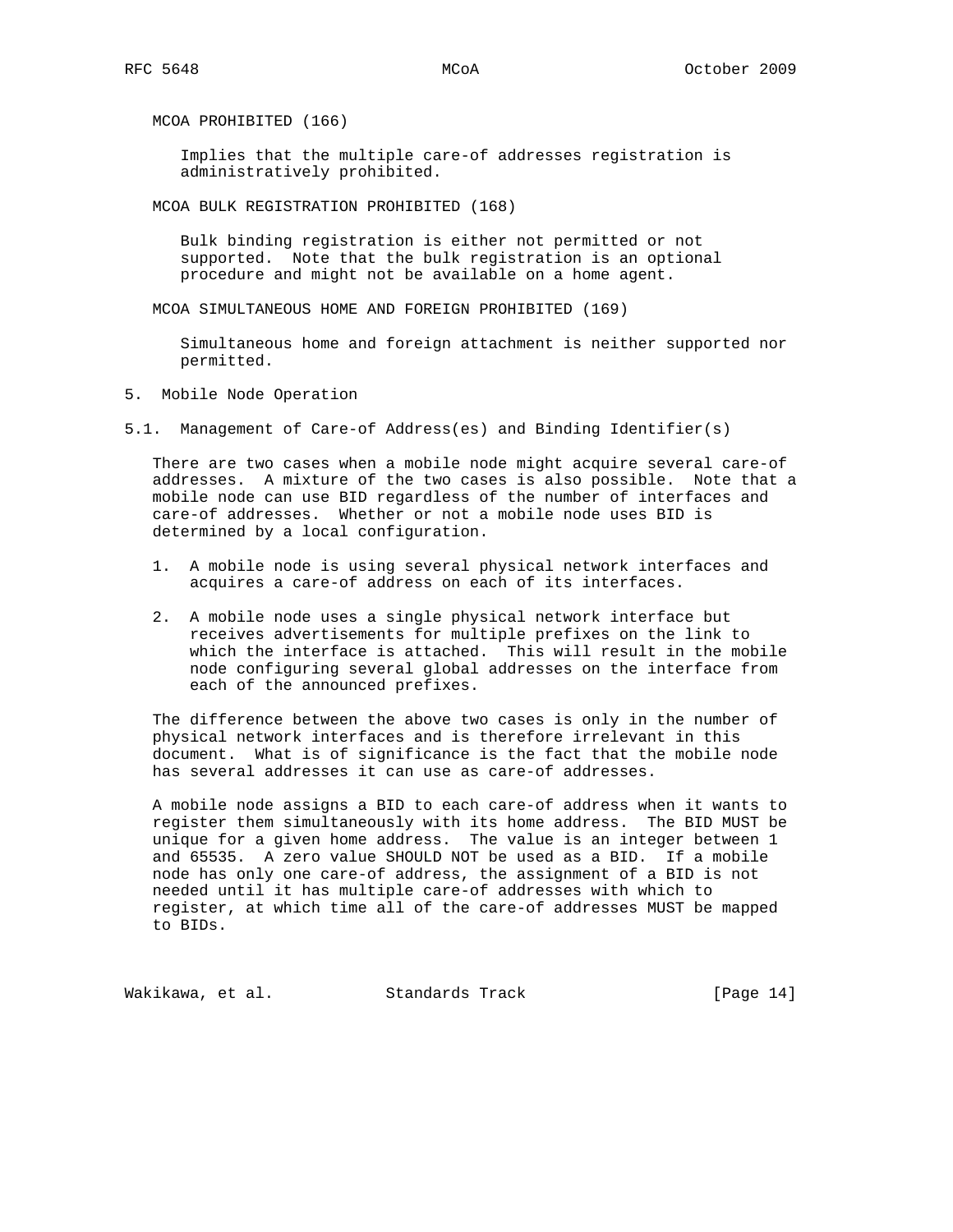When a mobile node registers a given BID for the first time, it MUST include the Care-of Address field in the Binding Identifier mobility option. For any subsequent registrations that either re-register or de-register the same BID, the MN need not include the Care-of Address field in the Binding Identifier mobility option.

## 5.2. Binding Registration

 For the multiple care-of addresses registration, the mobile node MUST include a Binding Identifier mobility option(s) in the Binding Update as shown in Figure 6.

 When IPsec ESP is used for protecting the Binding Update, a care-of address MUST be carried in an alternate Care-of Address mobility option as described in [RFC4877]. However, in this specification, the care-of address MUST be carried in the Care-of Address field of the Binding Identifier mobility option. In order to save bits of the Binding Update, the alternate Care-of Address option MUST NOT be included.

 For binding registration to a correspondent node, the mobile node MUST have both active Home and Care-of Keygen tokens for Kbm (binding management key; see Section 5.2.5 of [RFC3775]) before sending the Binding Update. The care-of Keygen tokens MUST be maintained for each care-of address that the mobile node wants to register to the correspondent node. The Binding Update to the correspondent node is protected by the Binding Authorization Data mobility option that is placed after the Binding Identifier mobility option.

 IPv6 header (src=Care-of Address, dst=Home Agent Address) IPv6 Home Address Option ESP Header\* Mobility header Binding Update Mobility Options Binding Identifier mobility option Binding Authorization mobility option+ (\*) if necessary, for home registration (+) if necessary, for route optimization

Figure 6: Binding Update for Binding Registration

 If the mobile node wants to replace existing registered bindings on the home agent with the single binding in the sent Binding Update, it sets the 'O' flag. If the 'O' flag is not set, then the binding will be added to existing bindings in the home agent. The single binding will be registered with the assigned BID. Section 6.2 describes this registration procedure in detail.

Wakikawa, et al. Standards Track [Page 15]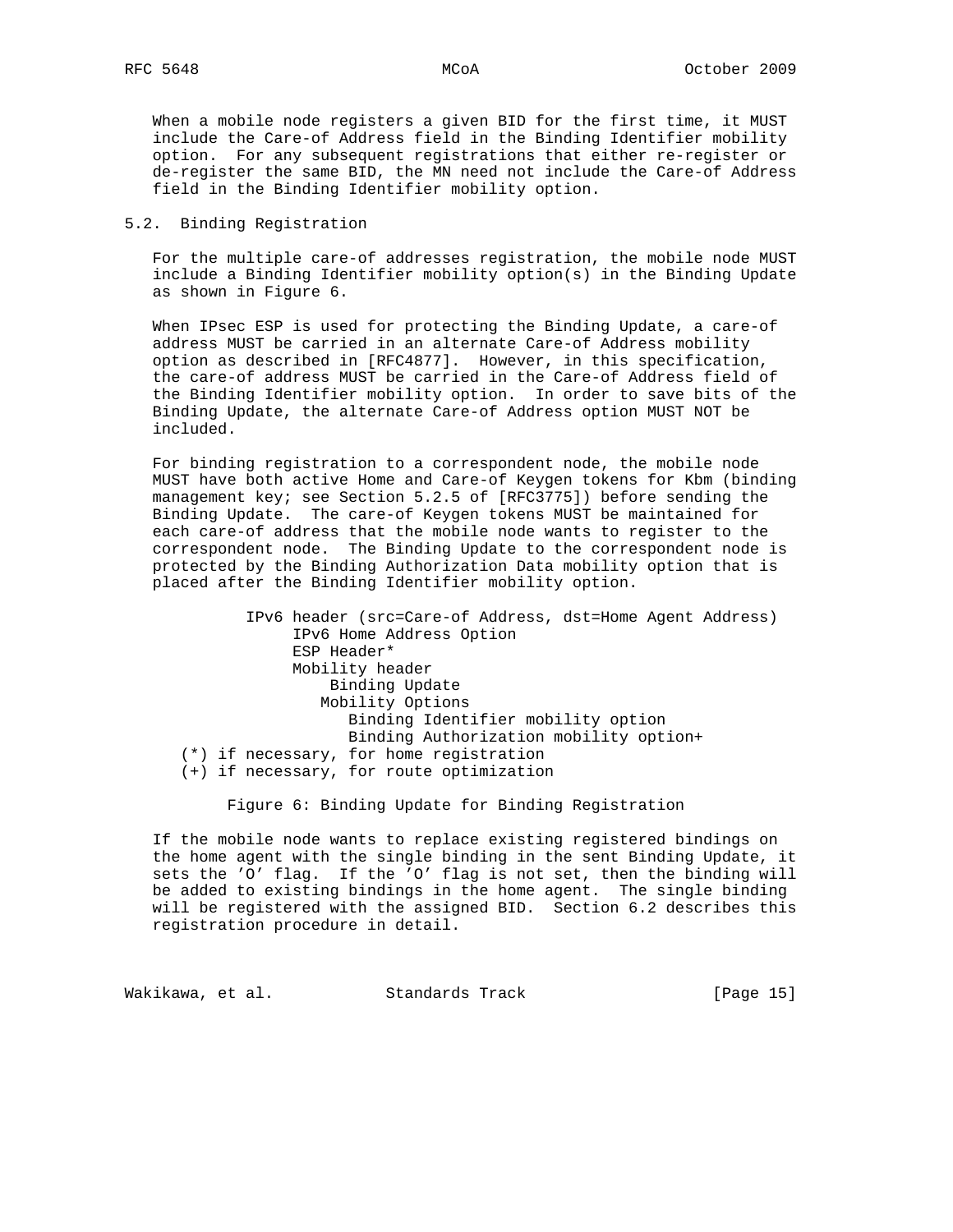#### 5.3. Bulk Registration

 Bulk registration is an optimization for binding multiple care-of addresses to a home address using a single Binding Update. This is very useful if the mobile node, for instance, does not want to send a lot of signaling messages through an interface where the bandwidth is scarce. This document specifies bulk registration only for the mobile node's home registration. A mobile node performing bulk registration with a correspondent node is out of scope.

 To use bulk registration, the mobile node includes a Binding Identifier mobility option for each BID it wants to register in the same Binding Update message. As with single registrations (see Section 5.1), the Care-of Address field is included for each BID registered for the first time. This is shown in Figure 7. The rest of the fields and options in the Binding Update (such as Lifetime, Sequence Number, and the flags in the Binding Update) are common across all care-of addresses.

> IPv6 header (src=Care-of Address, dst=Home Agent Address) IPv6 Home Address Option ESP Header Mobility header Binding Update Mobility Options Binding Identifier1 (including Care-of Address) Binding Identifier2 (including Care-of Address) Binding Identifier3 (no Care-of Address) Binding IdentifierN (no Care-of Address)

Figure 7: Binding Update for Bulk Registration

 As with regular registrations, if the mobile node wants to replace existing registered bindings on the home agent with the multiple bindings in the sent Binding Update, it sets the 'O' flag in the Binding Update; otherwise, the bindings are added to the existing bindings in the home agent.

5.4. Binding De-Registration

the contract of the contract of the contract of

 When a mobile node decides to delete all the bindings for its home address, it sends a regular de-registration Binding Update with lifetime set to zero as defined in [RFC3775]. The Binding Identifier mobility option is not required.

Wakikawa, et al. Standards Track [Page 16]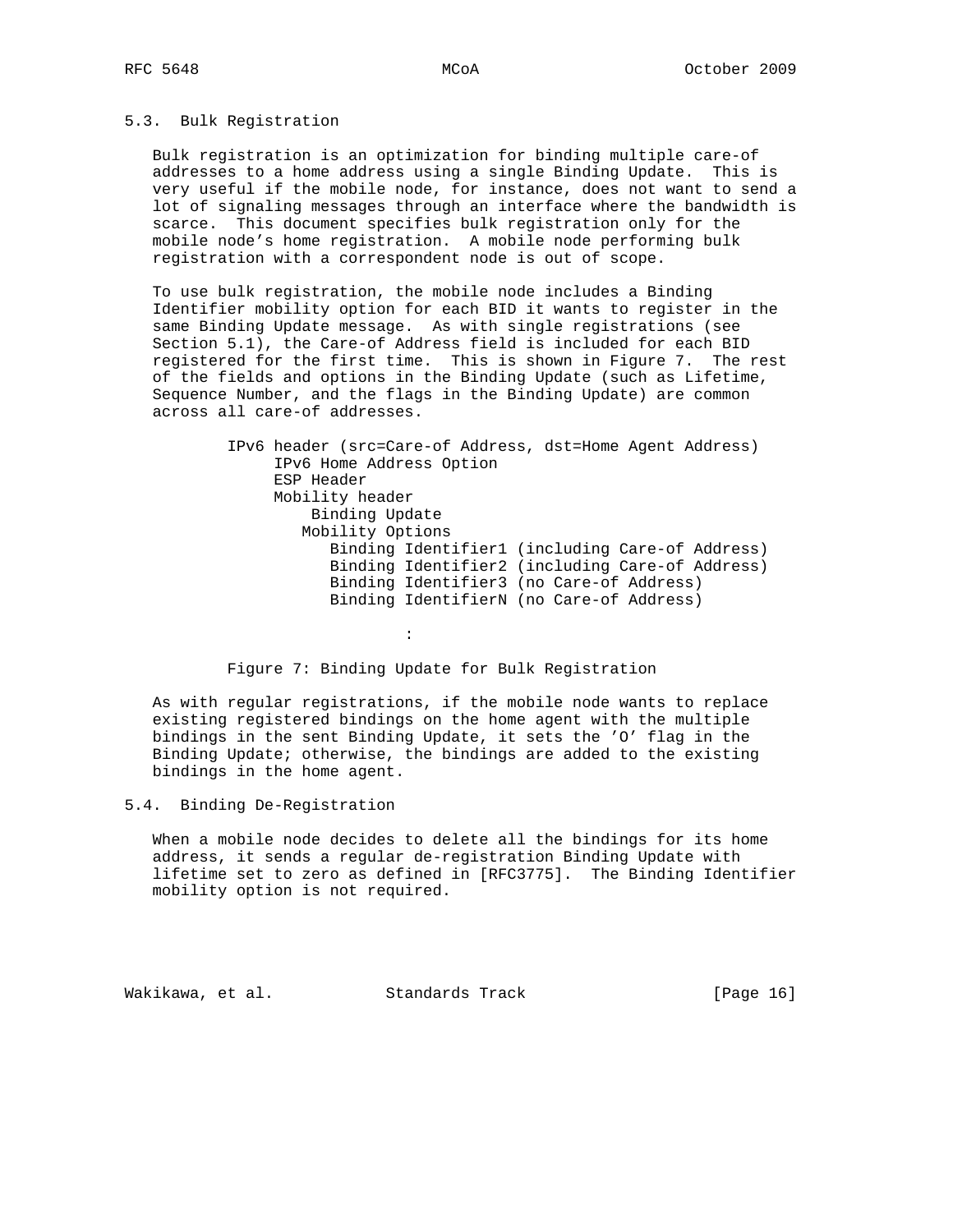If a mobile node wants to delete a particular binding(s) from its home agent and correspondent nodes, the mobile node sends a Binding Update with lifetime set to zero and includes a Binding Identifier mobility option(s) with the BID(s) it wants to de-register. The receiver will remove only the care-of address(es) that match(es) the specified BID(s). Since de-registration attempts to remove a BID that already exists, the Care-of Address field in each Binding Identifier option can be omitted by the sender as defined in Section 5.1.

5.5. Returning Home with Complete Binding De-Registration: Using a Single Interface

 The mobile node may return to the home link by attaching to the home link through one of its interfaces. When the mobile node wants to return home, it should be configured with information on what interface it needs to use.

5.5.1. Using Only the Interface Attached to the Home Link

 The mobile node returns home and de-registers all the bindings it has with the home agent, as shown in Figure 2 and as defined in [RFC3775]. After the de-registration step, all the packets routed by the home agent are only forwarded to the interface attached to the home link, even if there are other active interfaces attached to the visited link(s). While the mobile node de-registers all the bindings from the home agent, it may continue registering, to the correspondent node, bindings for interfaces attached to visited links as shown in Figure 2.

5.5.2. Using Only the Interface Attached to the Visited Link

 The mobile node returns home physically but shuts down the interface attached to the home link. As a result, a mobile node does not return home even though it attaches to the home link by one of the interfaces. Before shutting down the interface, any binding for the care-of address previously associated with the interface should be deleted as defined in Section 5.4.

 In this scenario, despite the fact that the mobile node is connected to its home link, all of its traffic is sent and received via the home agent and its foreign links.

Wakikawa, et al. Standards Track [Page 17]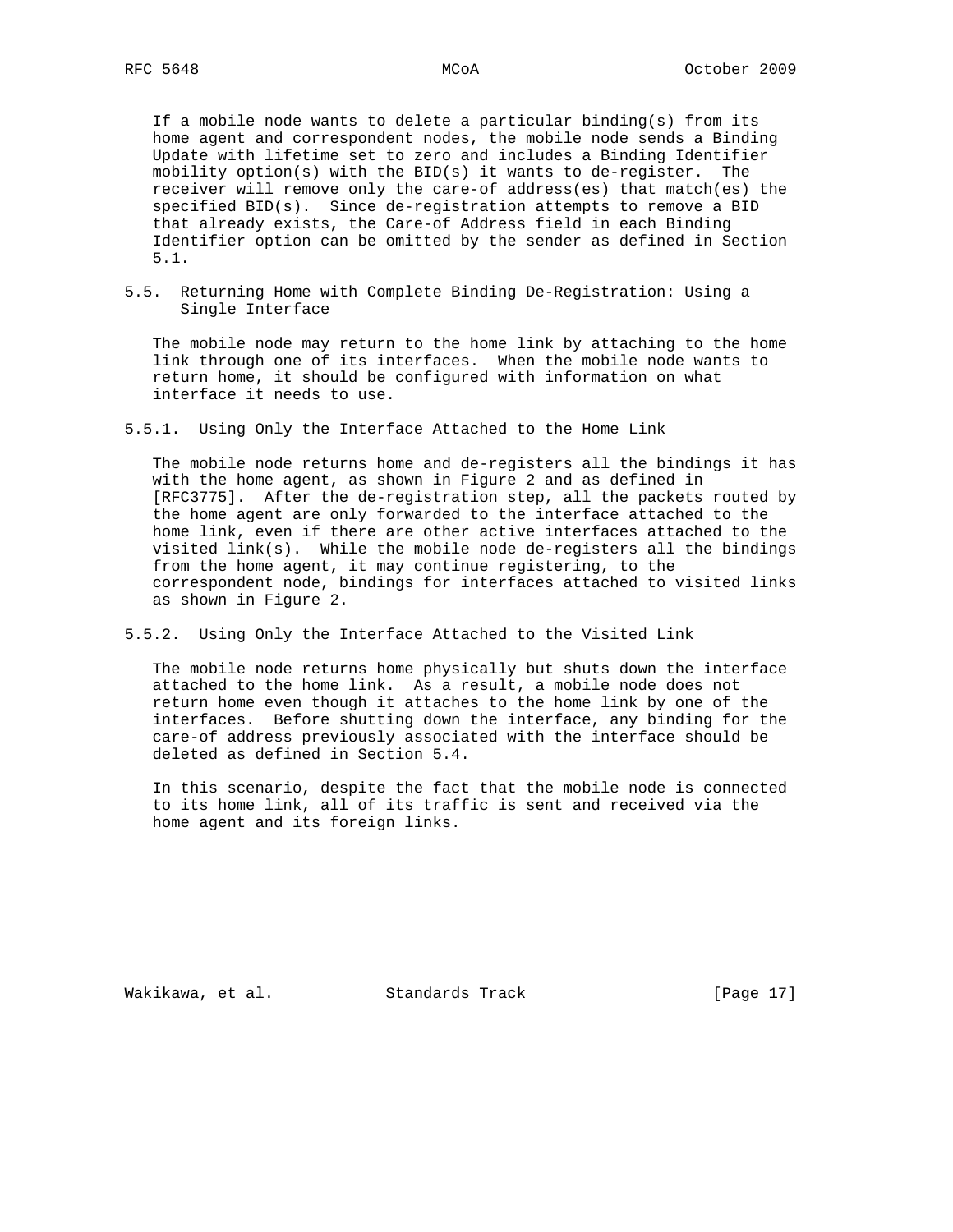- 5.6. Returning Home: Simultaneous Home and Visited Link Operation
- 5.6.1. Problems of Simultaneous Home and Foreign Attachments

 The mobile node returns home and continues using all the interfaces attached to both foreign and home links as shown in Figure 3.

 In [RFC3775], the home agent intercepts packets meant for the mobile node using proxy Neighbor Discovery [RFC4861] while the mobile node is away from the home link. When the mobile node returns home, the home agent deletes the binding cache and stops proxying for the home address so that a mobile node can configure its home address on the interface attached to the home link. In this specification, a mobile node may return home and configure the home address on the interface attached to the home link, but still use the interfaces attached to the foreign links. In this case, a possible conflict arises when both the home agent and the mobile node try to defend the home address. If the home agent stops proxying for the home address, the packets are always routed to the interface attached to the home link and are never routed to the interfaces attached to the visited links. Deployments making use of multiple care-of addresses are required to avoid configuration conflict between the home agent and the mobile node, while still allowing the simultaneous use of home and foreign links. The following describes the mechanism for achieving this.

5.6.2. Overview and Approach

 The home agent MUST intercept all the packets meant for the mobile node, whether or not the mobile node is attached to the home link, and decide whether to send the traffic directly to the home address on the link or tunnel to the care-of address.

 Two scenarios are illustrated in Figure 3, depending on whether or not the home agent is the only router at the home link. The difference is on who defends the home address by (Proxy) Neighbor Discovery on the home link.

 1. Mobile node defends the home address by the regular Neighbor Discovery protocol (illustrated as topology-a in Figure 3). The home agent is the only router on the home link. Therefore, the home agent is capable of intercepting packets without relying on the proxy Neighbor Discovery protocol, and the mobile node can manage the neighbor cache entry of the home address on the home link as a regular IPv6 node. However, there is one limitation of this scenario. If a correspondent node is located at the home link, the home agent may not intercept the packets destined to

Wakikawa, et al. Standards Track [Page 18]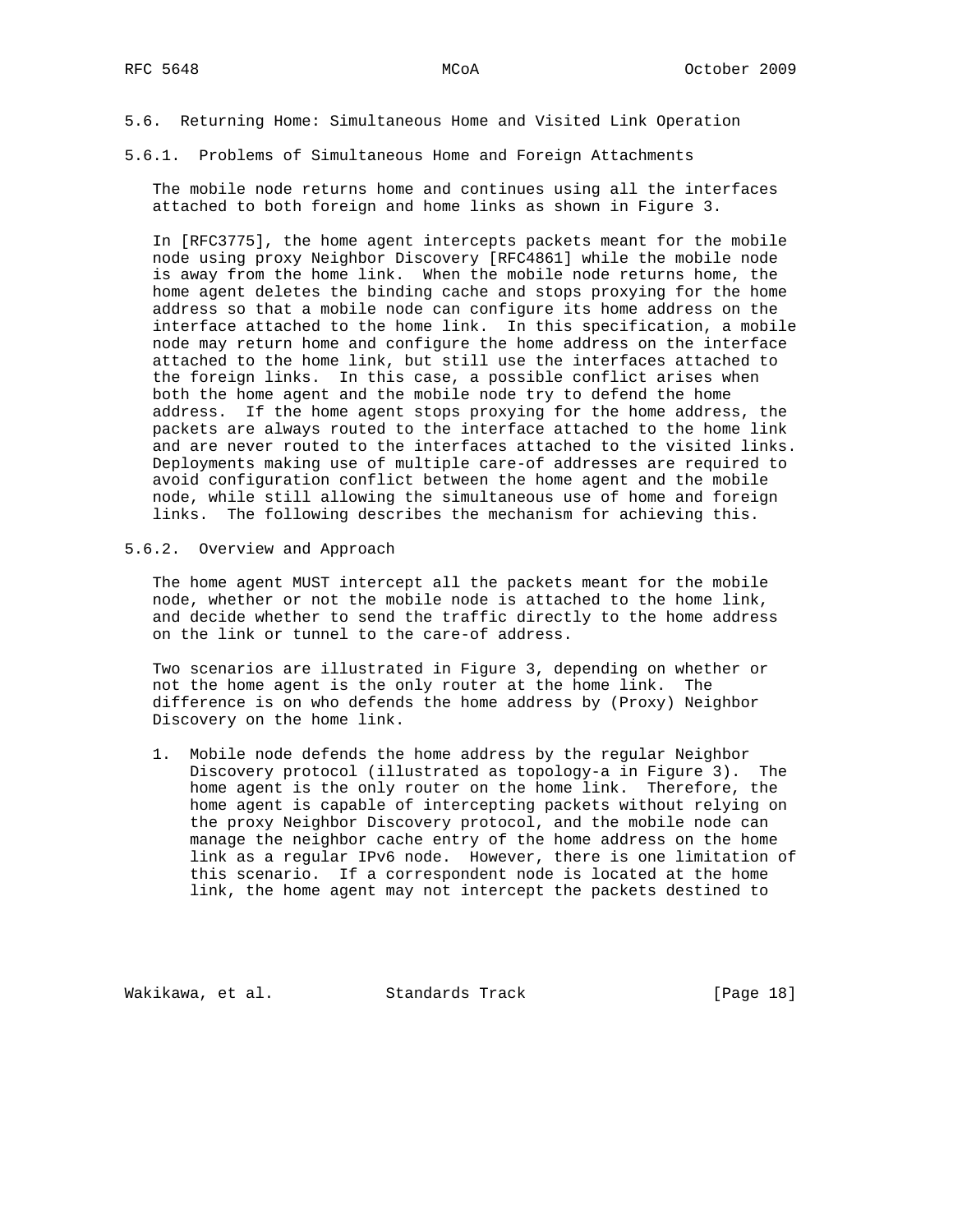the mobile node. These packets are routed only via the home link, but this is the most optimal path for the mobile node to communicate with nodes on the home link.

 2. If there are routers other than the home agent on the home link, then it cannot be guaranteed that all packets meant for the mobile node are routed to the home agent. In this case, the mobile node MUST NOT operate the Neighbor Discovery protocol for the home address on the home link. This allows the home agent to keep using proxy Neighbor Discovery, and thus it keeps receiving all the packets sent to the mobile node's home address. If the home agent, according to its local policy, needs to deliver packets to the mobile node over the home link, an issue arises with respect to how the home agent discovers the mobile node's link local address. This specification uses the Mobility Header Link-Layer Address option defined in [RFC5568] in order to carry the mobile node's link-layer address in the Binding Update. Likewise, the mobile node would also know the link-layer address of the default router address to send packets from the home link without Neighbor Discovery. The link-layer address is used to transmit packets from and to the mobile node on the home link. The packets are transmitted without the Neighbor Discovery protocol by constructing the link-layer header manually. This operation is similar to Mobile IPv6 [RFC3775] when a mobile node sends a de-registration Binding Update to the home agent's link layer address in the operation for returning home.

## 5.6.3. Home Binding Support

 When the home binding is used, the mobile node MUST send a registering Binding Update with a Binding Identifier mobility option with the 'H' flag set. The lifetime MUST be set to a non-zero lifetime of the home binding, and the Care-of Address field MUST be set to the home address. The mobile node registers only one home binding at a time, even if it attaches to the home link by multiple interfaces.

 The mobile node SHOULD include the Mobility Header Link-Layer Address option [RFC5568] to notify the mobile node's link-layer address to the home agent, too. The option code of the Mobility Header Link- Layer Address option MUST be set to '2' (link-layer address of the mobile node). This link-layer address is required for the home agent to send the Binding Acknowledgement and to forward the mobile node's packet.

 According to [RFC3775], the mobile node MUST start responding to Neighbor Solicitation for its home address right after it sends the de-registration Binding Update to the home agent. However, in this

Wakikawa, et al. Standards Track [Page 19]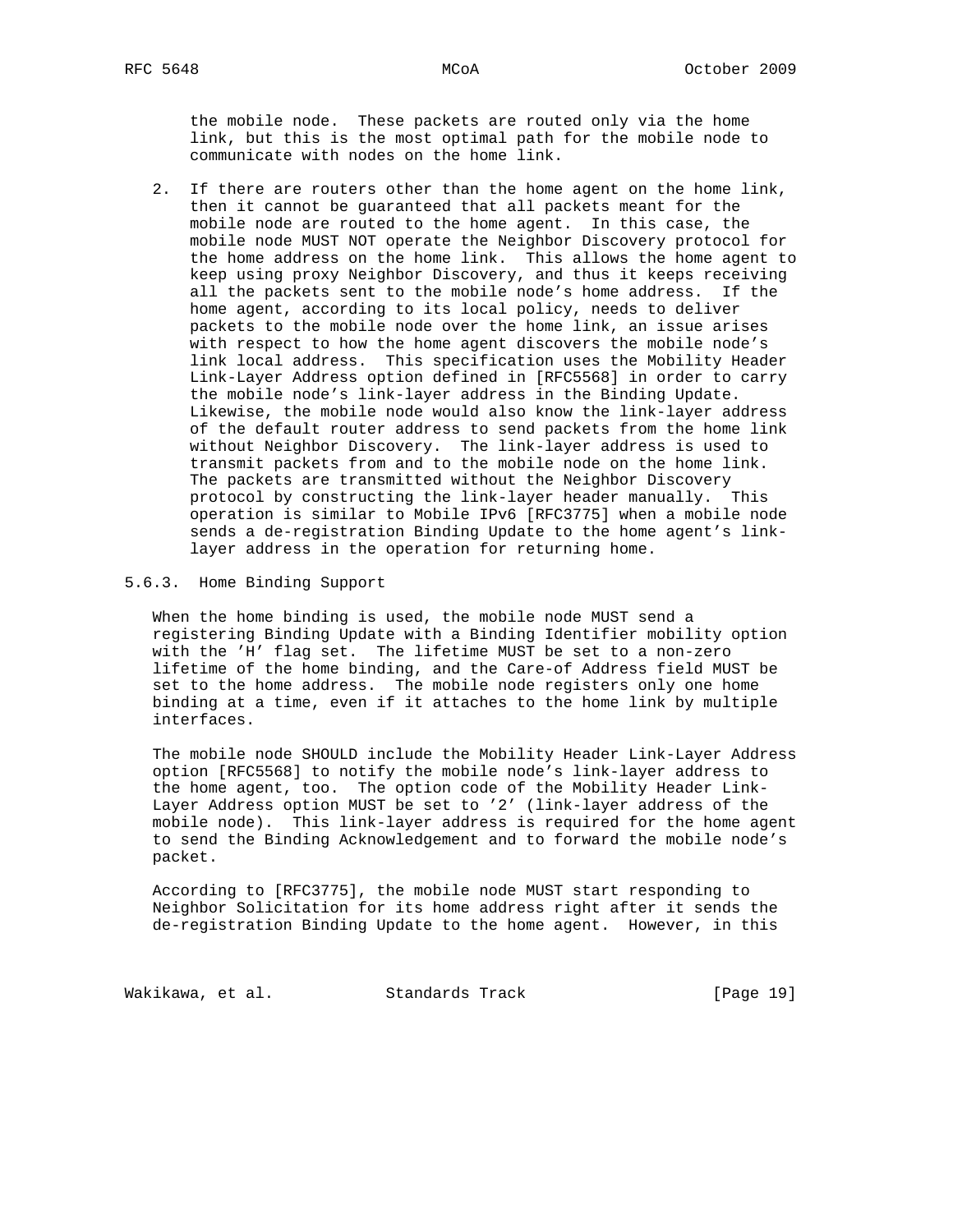specification, the mobile node MUST NOT respond to Neighbor Solicitation before receiving a Binding Acknowledgement, since the home agent may continue proxying for the home address. If the mobile node receives [MCOA RETURNHOME WO/NDP (5)] status value in the received Binding Acknowledgment, it MUST NOT respond to Neighbor Solicitation even after the Binding Acknowledgement.

 The management of the home binding is the same as the binding management described in this specification. The home binding can be included in a bulk binding registration (Section 5.3). The MN SHOULD refresh the lifetime of the home binding by sending appropriate Binding Updates as with any other binding.

- 5.6.4. Sending Packets from the Home Link
	- o When the mobile node receives the Binding Acknowledgement with the status value 'Binding Update Accepted' and the BID option, it can configure its home address to the interface attached to the home link and start operating Neighbor Discovery for the home address on the home link. Packets can be transmitted from and to the mobile node as if the mobile node were a regular IPv6 node.
	- o If the mobile node receives the status [MCOA RETURNHOME WO/NDP] in the Binding Acknowledgement, it MUST NOT operate Neighbor Discovery for the home address. When the mobile node sends packets from the interface attached to the home link, it MUST learn the link-layer address of the next hop (i.e., default router of the mobile node). A mobile node learns the default router's link-layer address from a Source Link-Layer Address option in Router Advertisements. The mobile node sends packets directly to the default router's link-layer address. This is done by constructing the packet to include a link-layer header with the learned link-layer address of the default router. The home agent also forwards the packet to the mobile node on the home link by using the mobile node's link-layer address. The link-layer address SHOULD be cached when the home agent receives the de-registration Binding Update message. Note that the default router MUST NOT cache the mobile node's link-layer address in the neighbor cache when it forwards the packet from the mobile node to the home agent.

5.6.5. Leaving from the Home Link

 When the mobile node detaches from the home link, it SHOULD immediately send a Binding Update for one of the active care-of addresses with the 'H' flag unset. When the 'H' flag of the BID option is unset in any Binding Update, the home agent stops forwarding the mobile node's packets to the home link.

Wakikawa, et al. Standards Track [Page 20]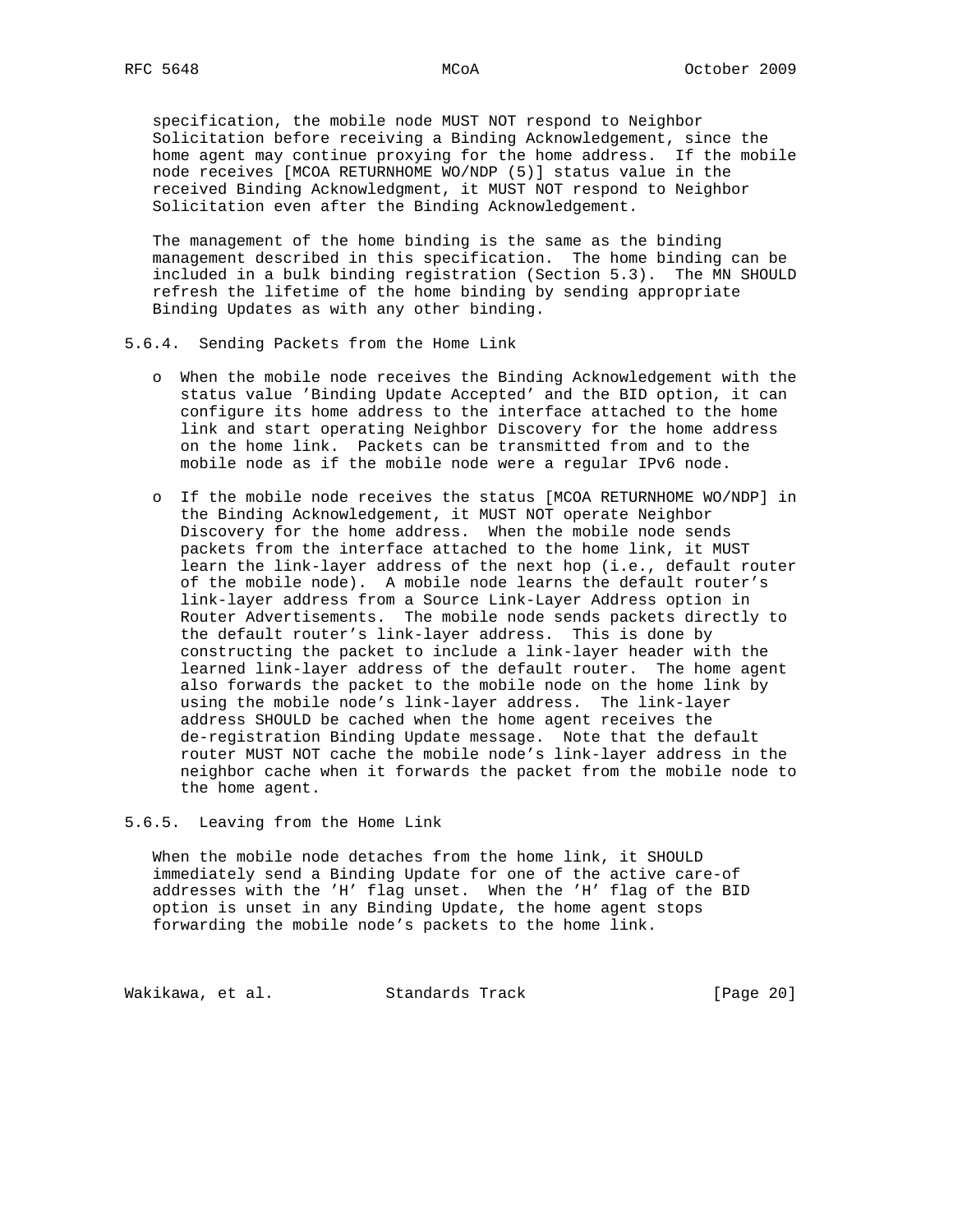## 5.7. Receiving Binding Acknowledgement

 The verification of a Binding Acknowledgement is the same as Mobile IPv6 (Section 11.7.3 of [RFC3775]). The operation for sending a Binding Acknowledgement is described in Section 6.2.

 If a mobile node includes a Binding Identifier mobility option in a Binding Update with the 'A' flag set, a Binding Acknowledgement SHOULD carry a Binding Identifier mobility option. According to [RFC3775], the receiver of the Binding Update ignores unknown mobility options and processes the Binding Update without the unknown mobility option. Therefore, if no such mobility option is included in the Binding Acknowledgement in response to a Binding Update for a multiple care-of addresses registration, this indicates that the originating node of the Binding Acknowledgement does not support processing the Binding Identifier mobility option regardless of status value. In such case, the receiver of the Binding Update may create a regular binding. The mobile node then SHOULD no longer attempt a multiple care-of addresses registration with that node. If this occurs with home registration, the mobile node MAY attempt to discover another home agent that supports the Binding Identifier mobility option for the home registration.

 If a Binding Identifier mobility option is present in the received Binding Acknowledgement, the mobile node checks the Status field in the option. If the status value in the Binding Identifier mobility option is zero, the mobile node uses the value in the Status field of the Binding Acknowledgement. Otherwise, it uses the value in the Status field of the Binding Identifier mobility option.

 If the status code is greater than or equal to 128, the mobile node starts relevant operations according to the error code. Otherwise, the mobile node assumes that the originator (home agent or correspondent node) successfully registered the binding information and BID for the mobile node.

- o If the status value is [MCOA PROHIBITED], the mobile node MUST stop registering multiple bindings with the node that sent the Binding Acknowledgement.
- o If the status value is [MCOA BULK REGISTRATION PROHIBITED], the mobile node needs to stop using bulk registrations with the node that sent the Binding Acknowledgement. It should assume that none of the attempted registrations were successful.
- o If [MCOA MALFORMED] is specified, it indicates that the Binding Identifier mobility option is formatted wrong, presumably due to a programming error or major packet corruption.

Wakikawa, et al. Standards Track [Page 21]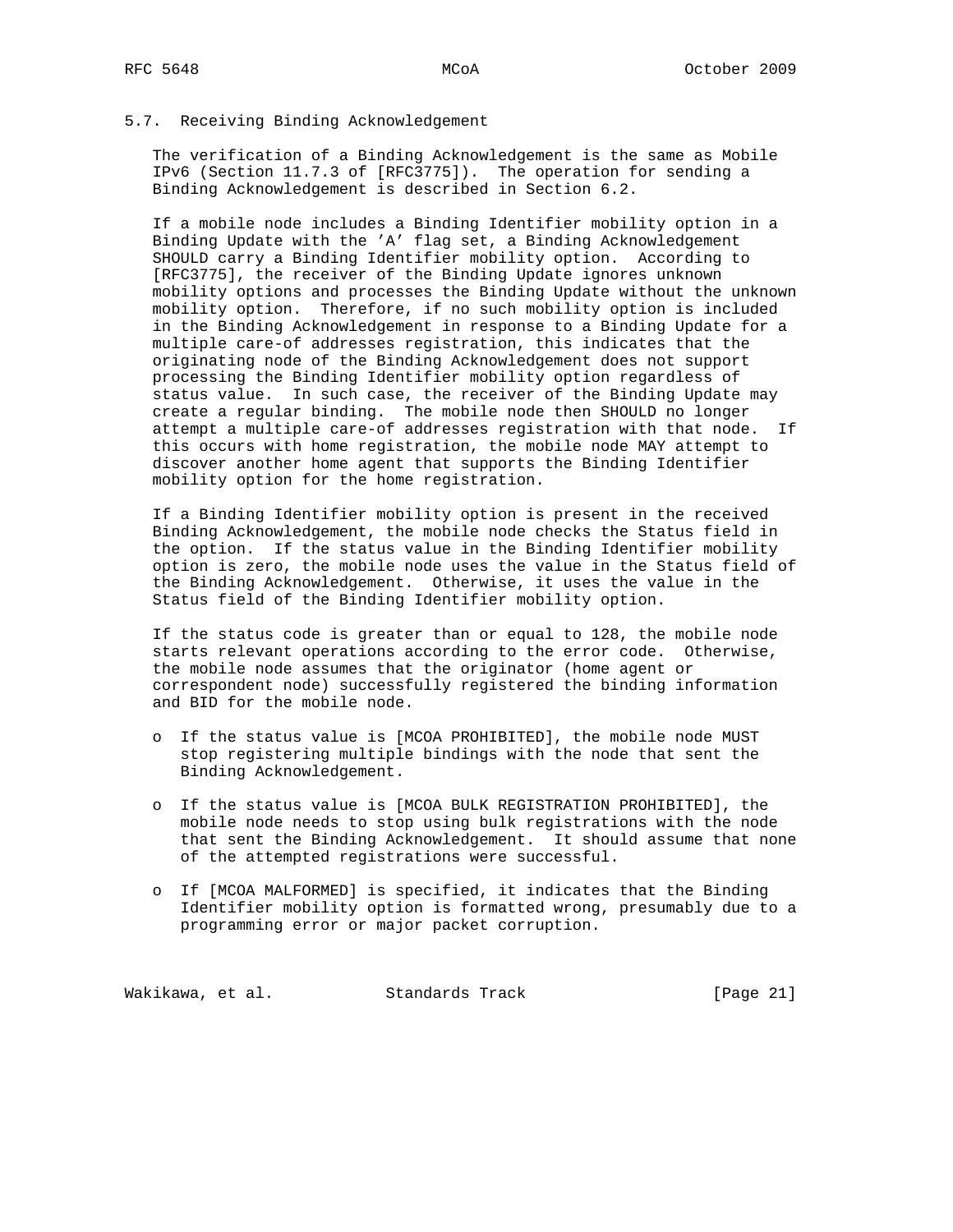- o If [MCOA NON-MCOA BINDING EXISTS] is specified, it means that there is a non-MCoA binding entry in the receiver. The mobile node MUST set 'O' flag so that all the registered bindings are replaced by an MCoA registration as described in Section 5.9.
- o If [MCOA UNKNOWN COA] is specified, it means that the mobile node sent a Binding Identifier mobility option without a Care-of Address field, but the receiver could not find an entry for the BID indicated. If the mobile node is trying to de-register a BID, it need not do anything further. If the mobile node is trying to refresh a binding, it SHOULD send a Binding Identifier mobility option including the Care-of Address field.
- 5.8. Receiving Binding Refresh Request

 The verification of a Binding Refresh Request is the same as in Mobile IPv6 (Section 11.7.4 of [RFC3775]). The operation of sending a Binding Refresh Request is described in Section 6.4.

 If a mobile node receives a Binding Refresh Request with a Binding Identifier mobility option, it indicates that the node sending the Binding Refresh Request message is requesting that the mobile node send a new Binding Update for the BID. The mobile node SHOULD then send a Binding Update at least for the respective binding, as described in Sections 5.2 and 5.3.

# 5.9. Bootstrapping

 When a mobile node bootstraps and registers multiple bindings for the first time, it MUST set the 'O' flag in the Binding Update message. If old bindings still exist at the home agent, the mobile node has no knowledge of which bindings still exist at the home agent. This scenario happens when a mobile node reboots and loses state regarding the registrations. If the 'O' flag is set, all the bindings are replaced by the new binding(s).

- 6. Home Agent and Correspondent Node Operation
- 6.1. Searching Binding Cache with Binding Identifier

 If either a correspondent node or a home agent has multiple bindings for a mobile node in their binding cache database, it can use any of the bindings to communicate with the mobile node. This section explains how to retrieve the desired binding for the binding management. This document does not provide any mechanism to select the suitable binding for forwarding data packets.

Wakikawa, et al. Standards Track [Page 22]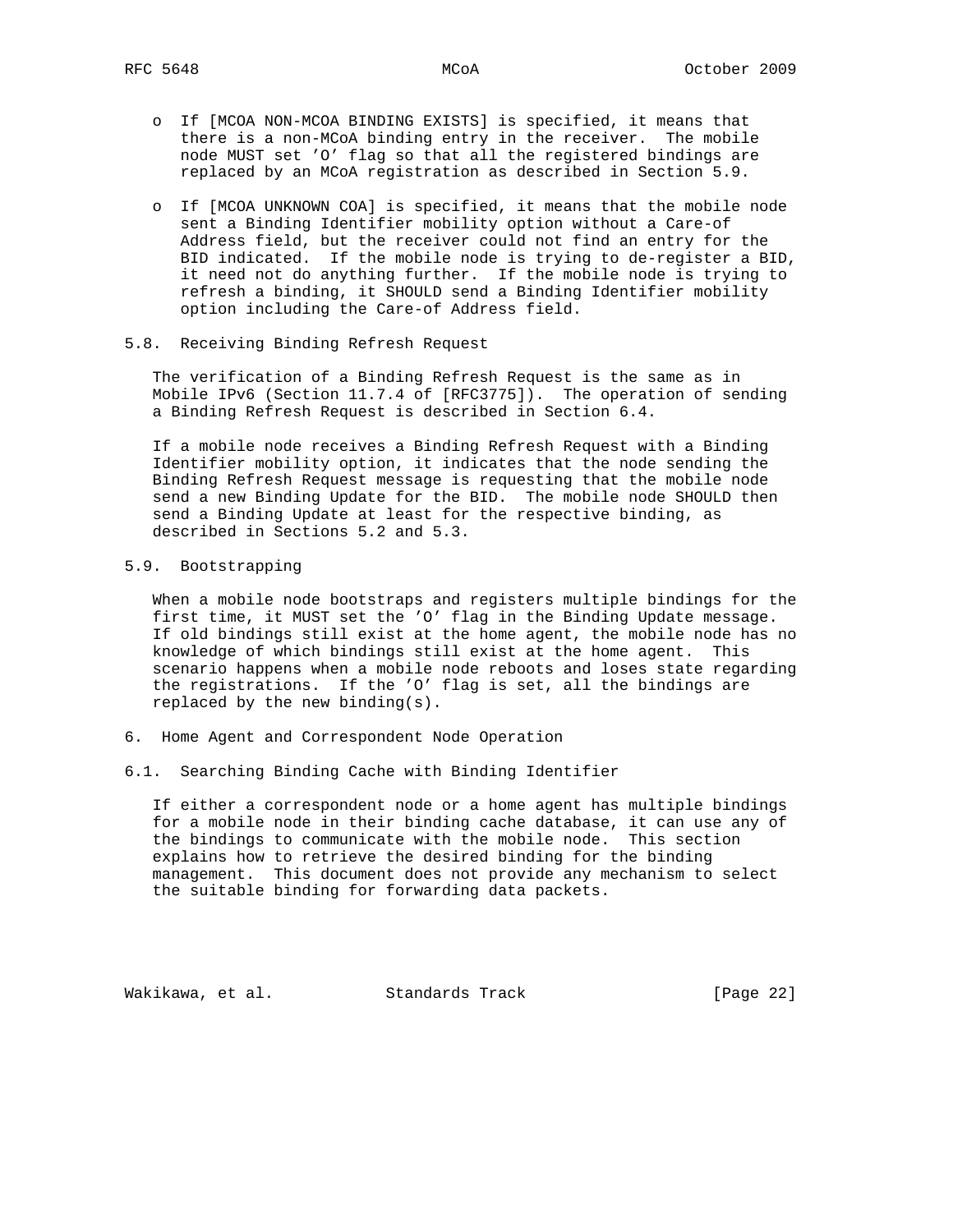A node that is either a correspondent node or a home agent SHOULD use both the home address and the BID as the search key of the binding cache if it knows the corresponding BID (for example, when processing signaling messages). In the example below, if a node searches the binding with the home address and BID2, it gets binding2 for this mobile node.

> binding1 [2001:db8::EUI, care-of address1, BID1] binding2 [2001:db8::EUI, care-of address2, BID2] binding3 [2001:db8::EUI, care-of address3, BID3]

> > Figure 8: Searching the Binding Cache

 The node learns the BID when it receives a Binding Identifier mobility option. At that time, the node MUST look up its binding cache database with the home address and the BID retrieved from the Binding Update. If the node does not know the BID, it searches for a binding with only the home address. In such a case, the first matched binding is found. If the node does not desire to use multiple bindings for a mobile node, it can simply ignore the BID.

### 6.2. Processing Binding Update

 If a Binding Update does not contain a Binding Identifier mobility option, its processing is the same as in [RFC3775]. If the receiver already has multiple bindings for the home address, it MUST replace all the existing bindings with the received binding. If the [RFC3775] Binding Update is for de-registration, the receiver MUST delete all existing bindings from its binding cache.

 If the Binding Update contains Binding Identifier mobility option(s), it is first validated according to Section 9.5.1 of [RFC3775]. Then the receiver processes the Binding Identifier mobility option(s) as described in the following steps.

- o The length value is examined. The length value MUST be either 4, 8, or 20 depending on the Care-of Address field. If the length is incorrect, the receiver MUST reject the Binding Update and return the status value set to [MCOA MALFORMED].
- o When the length value is either 8 or 20, the care-of address MUST be present in the Binding Identifier mobility option. If the unicast routable address [RFC3775] is not present in the Care-of Address field, the receiver MUST reject the Binding Identifier mobility option and return the status value set to [MCOA MALFORMED].

Wakikawa, et al. Standards Track [Page 23]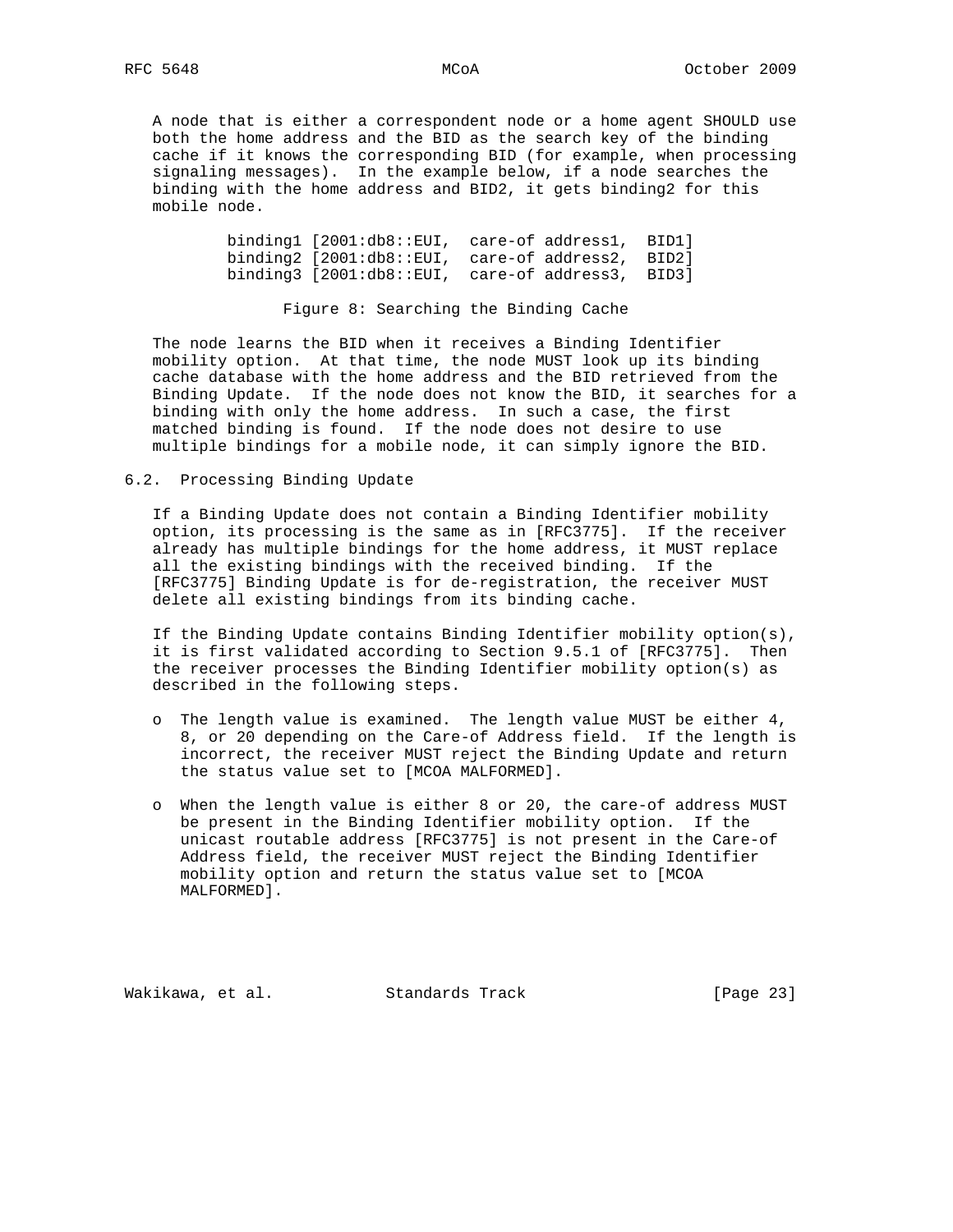- o When multiple Binding Identifier mobility options are present in the Binding Update, it is treated as bulk registration. If the receiving node is a correspondent node, it MUST reject the Binding Update and return the status value set to [MCOA BULK REGISTRATION PROHIBITED] in the binding Acknowledgement.
- o If the Lifetime field in the Binding Update is set to zero, the receiving node deletes the binding entry that corresponds to the BID in the Binding Identifier mobility option. If the receiving node does not have an appropriate binding for the BID, it MUST reject the Binding Update and send a Binding Acknowledgement with status set to 133 [not home agent for this mobile node].
- o If the 'O' flag is set in the de-registering Binding Update, it is ignored. If the 'H' flag is set, the home agent stores a home address in the Care-of Address field of the binding cache entry. The home agent MUST follow the descriptions described in Section 5.6.
- o If the Lifetime field is not set to zero, the receiving node registers a binding with the specified BID as a mobile node's binding. The care-of address is obtained from the Binding Update packet as follows:
	- \* If the length value of the Binding Identifier mobility option is 20, the care-of address is the IPv6 address copied from the Care-of Address field in the Binding Identifier mobility option.
	- \* When the length value is 8, the address MUST be the IPv4 valid address. How to obtain an IPv4 care-of address is described in Section 8.
	- \* When the length value is 4 and the Binding Identifier is present in the binding cache, the receiving node MUST update the associated binding entry. Otherwise, the receiving node MUST reject that Binding Identifier mobility option and send a Binding Acknowledgement with the status for that Binding Identifier mobility option set to [MCOA UNKNOWN].
- o Once the care-of address(es) have been retrieved from the Binding Update, the receiving nodes create new binding(s).
	- \* If the 'O' flag is set in the Binding Update, the receiving node removes all the existing bindings and registers the received binding(s).

Wakikawa, et al. Standards Track [Page 24]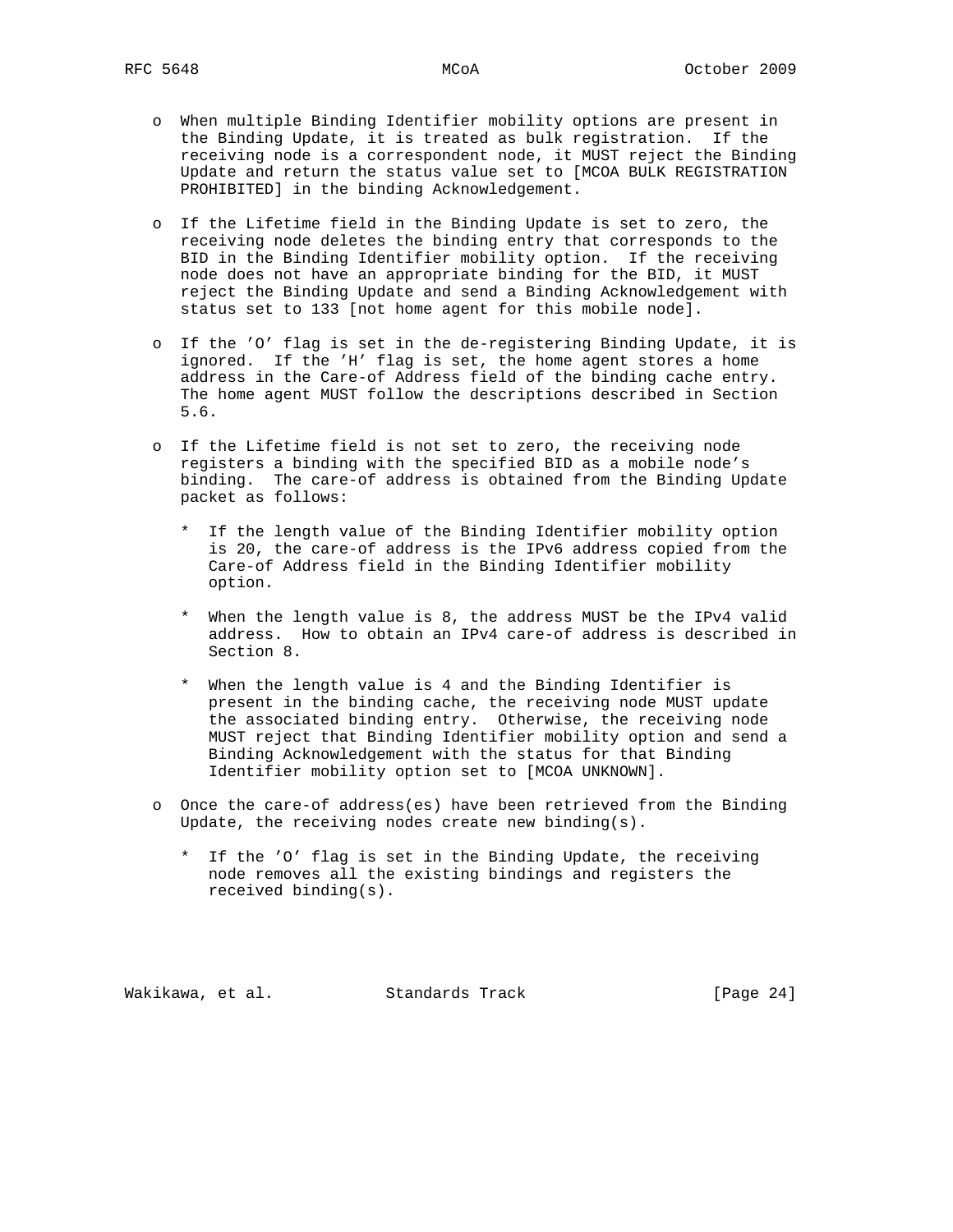- \* If the 'O' flag is unset in the Binding Update and the receiver has a regular binding that does not have a BID for the mobile node, it must not process the Binding Update. The receiver should send a Binding Acknowledgement with status set to [MCOA NON-MCOA BINDING EXISTS].
- \* If the receiver already has a binding with the same BID but different care-of address, it MUST update the binding and respond with a Binding Acknowledgement with status set to 0 [Binding Update accepted].
- \* If the receiver does not have a binding entry for the BID, it registers a new binding for the BID and responds with a Binding Acknowledgement with status set to 0 [Binding Update accepted].

 If all the above operations are successfully completed and the 'A' flag is set in the Binding Update, a Binding Acknowledgement containing the Binding Identifier mobility options MUST be sent to the mobile node. Whenever a Binding Acknowledgement is sent, all the Binding Identifier mobility options stored in the Binding Update MUST be copied to the Binding Acknowledgement except the Status field. The Care-of Address field in each Binding Identifier mobility option, however, MAY be omitted, because the mobile node can match a corresponding Binding Update List entry using the BID.

 When a correspondent node sends a Binding Acknowledgement, the status value MUST always be stored in the Status field of the Binding Acknowledgement and the Status field of the Binding Identifier mobility option MUST always be set to zero.

 When the home agent sends a Binding Acknowledgement, the status value can be stored in the Status field of either a Binding Acknowledgement or a Binding Identifier mobility option. If the status value is specific to one of the bindings in the bulk registration, the status value MUST be stored in the Status field in the corresponding Binding Identifier mobility option. In this case, the Status field of the Binding Acknowledgement MUST be set to [MCOA NOTCOMPLETE], so that the receiver can examine the Status field of each Binding Identifier mobility option for further operations. Otherwise, the Status field of the Binding Identifier mobility option MUST be set to zero and the home agent Status field of the Binding Acknowledgement is used.

6.3. Sending a Binding Acknowledgement for Home Link Registration

 The operations described in this section are related to returning home with simultaneous use of home and foreign links.

Wakikawa, et al. Standards Track [Page 25]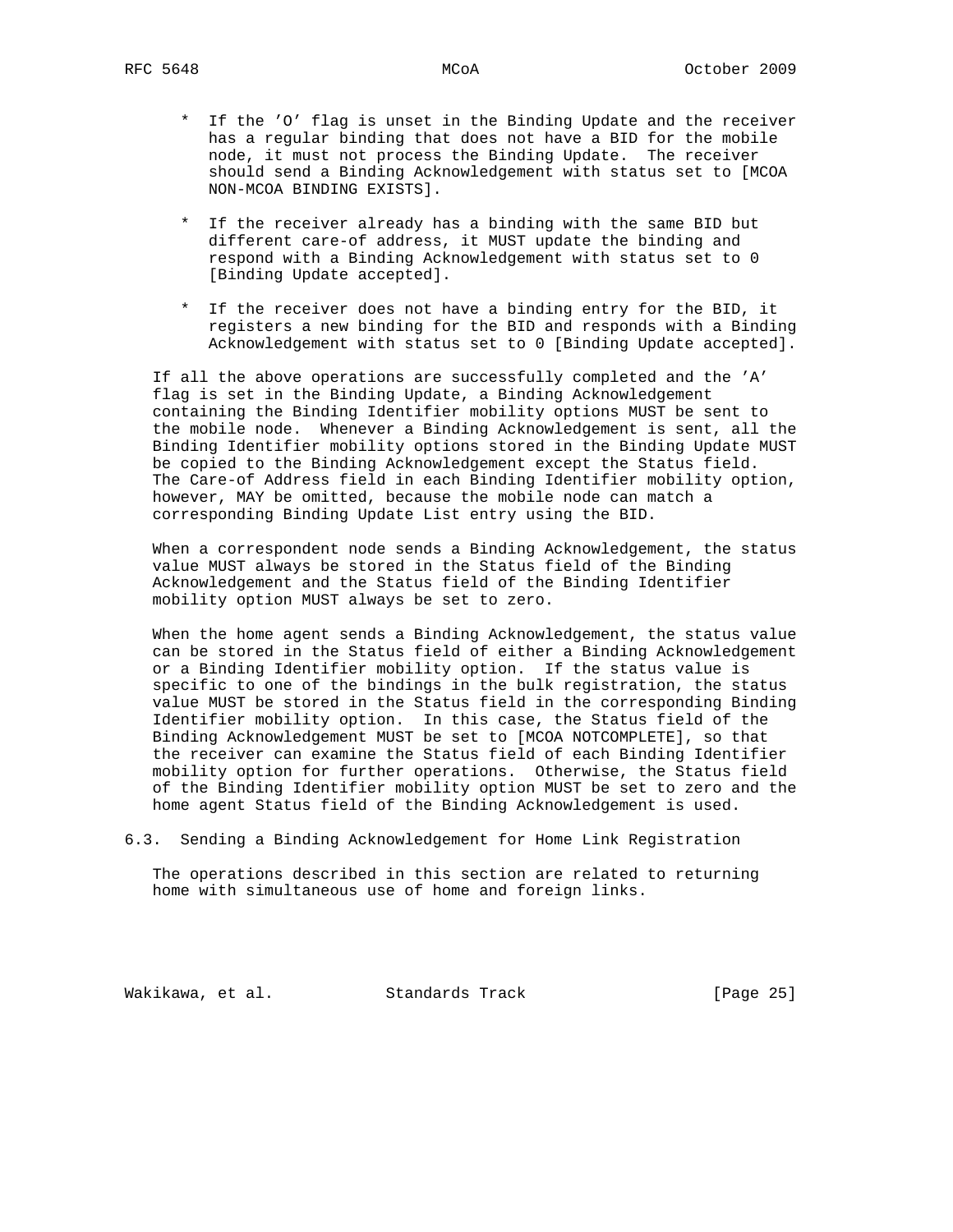- o When the home agent sends the Binding Acknowledgement after successfully processing the home binding registration, it MUST set the status value to either 0 [Binding Update Accepted] or [MCOA RETURNHOME WO/NDP (5)] in the Status field of the Binding Acknowledgment, depending on home agent configuration at the home link. The new values are:
	- \* Binding Update Accepted (0): The Neighbor Discovery protocol is permitted for the home address at the home link. This is the regular returning home operation of [RFC3775].
	- \* MCOA RETURNHOME WO/NDP (5): The Neighbor Discovery protocol is prohibited for the home address at the home link.

 The respective Binding Identifier mobility options need to be included in the Binding Acknowledgement.

- o If the Binding Update is rejected, the appropriate error value MUST be set in the Status field. In this case, the home agent operation is the same as in [RFC3775].
- o Only if the home agent is the only router in the home link MAY it turn off Neighbor Discovery for the requested home address and respond with the [Binding Update Accepted] status value to the mobile node. Since the mobile node will not reply to Neighbor Solicitation for the home address before receiving the Binding Acknowledgement, the home agent SHOULD use the link-layer address carried by the Mobility Header Link-Layer Address option [RFC5568] in the received Binding Update. After the completion of the home binding registration, the mobile node starts regular Neighbor Discovery operations for the home address on the home link. The neighbor cache entry for the home address is created by the regular exchange of Neighbor Solicitation and Neighbor Advertisement.
- o If the home agent is not the only router in the home link, the home agent returns [MCOA RETURNHOME WO/NDP] value in the Status field of the Binding Identifier mobility option. The home agent learns the mobile node's link-layer address by receiving the Mobility Header Link-Layer Address option carried by the Binding Update. It stores the link-layer address as a neighbor cache entry for the mobile node so that it can send the packets to the mobile node's link-layer address.
- o Note that the use of proxy Neighbor Discovery is an easier way to intercept the mobile nodes' packets instead of IP routing in some deployment scenarios. Therefore, even if a home agent is the only

Wakikawa, et al. Standards Track [Page 26]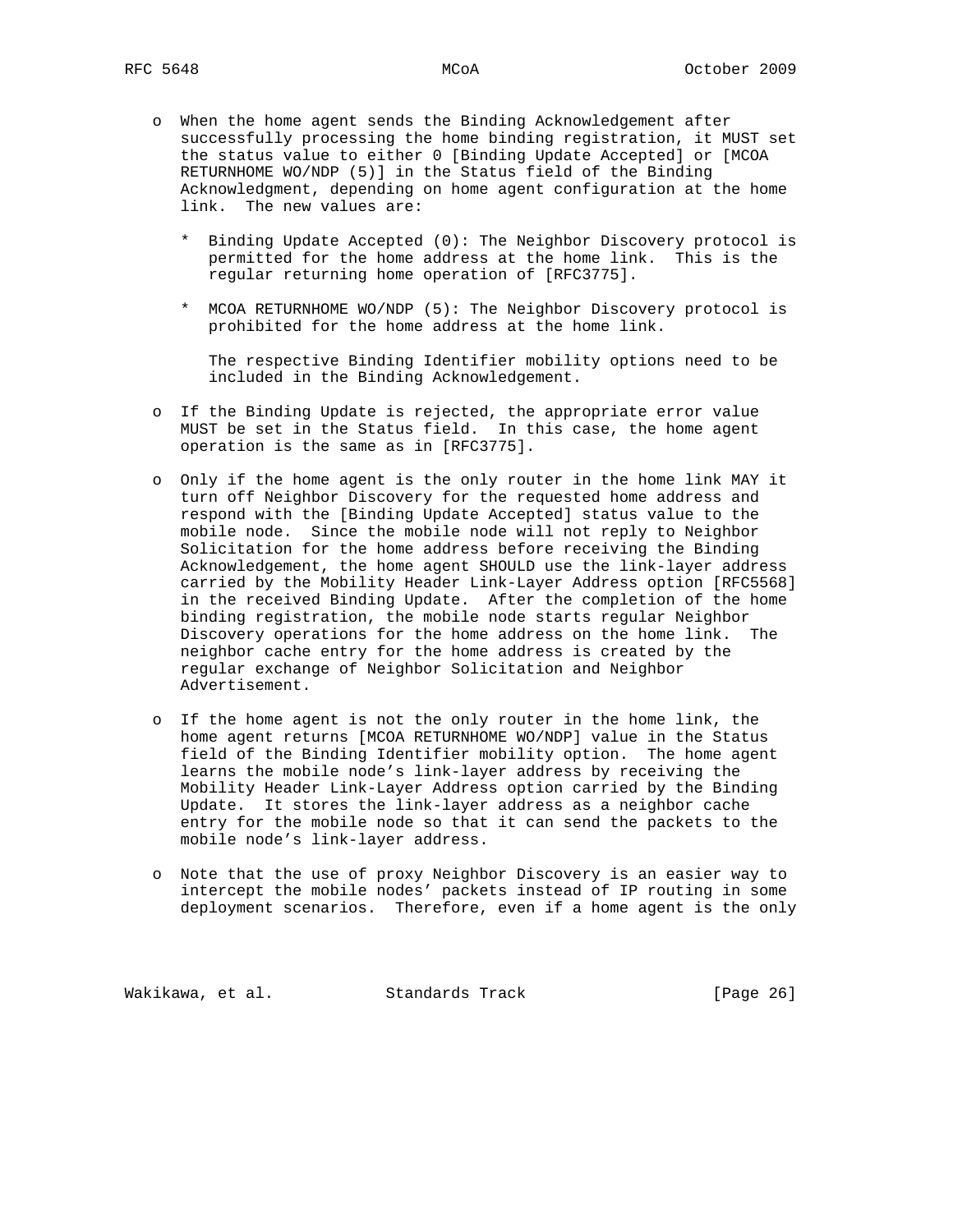router, it is an implementation and operational choice whether the home agent returns [Binding Update Accepted] or [MCOA RETURNHOME WO/NDP].

- o If the BID option is not included in the Binding Acknowledgement, the home agent might not recognize the home registration. The home agent might have processed the home registration Binding Update as a regular de-registration, as described in [RFC3775], and deleted all the registered binding cache entries for the mobile node. Thus, the mobile node SHOULD stop using the interface attached to the foreign link and use only the interface attached to the home link.
- 6.4. Sending Binding Refresh Request

 When a node (home agent or correspondent node) sends a Binding Refresh Request for a particular binding created with the BID, the node SHOULD include the Binding Identifier mobility option in the Binding Refresh Request. The node MAY include multiple Binding Identifier mobility options if there are multiple bindings that need to be refreshed.

6.5. Receiving Packets from Mobile Node

 When a node receives packets with a Home Address destination option from a mobile node, it MUST check that the care-of address that appears in the Source Address field of the IPv6 header is equal to one of the care-of addresses in the binding cache entry. If no binding is found, the packets MUST be discarded. The node MUST also send a Binding Error message as specified in [RFC3775]. This verification MUST NOT be done for a Binding Update.

7. Network Mobility Applicability

 The binding management mechanisms are the same for a mobile host that uses Mobile IPv6 and for a mobile router that is using the NEMO Basic Support protocol [RFC3963]. Therefore, the extensions described in this document can also be used to support a mobile router with multiple care-of addresses. [RFC4980] contains an analysis of NEMO multihoming.

8. DSMIPv6 Applicability

 Dual Stack Mobile IPv6 (DSMIPv6) [RFC5555] extends Mobile IPv6 to register an IPv4 care-of address instead of the IPv6 care-of address when the mobile node is attached to an IPv4-only access network. It also allows the mobile node to acquire an IPv4 home address in

Wakikawa, et al. Standards Track [Page 27]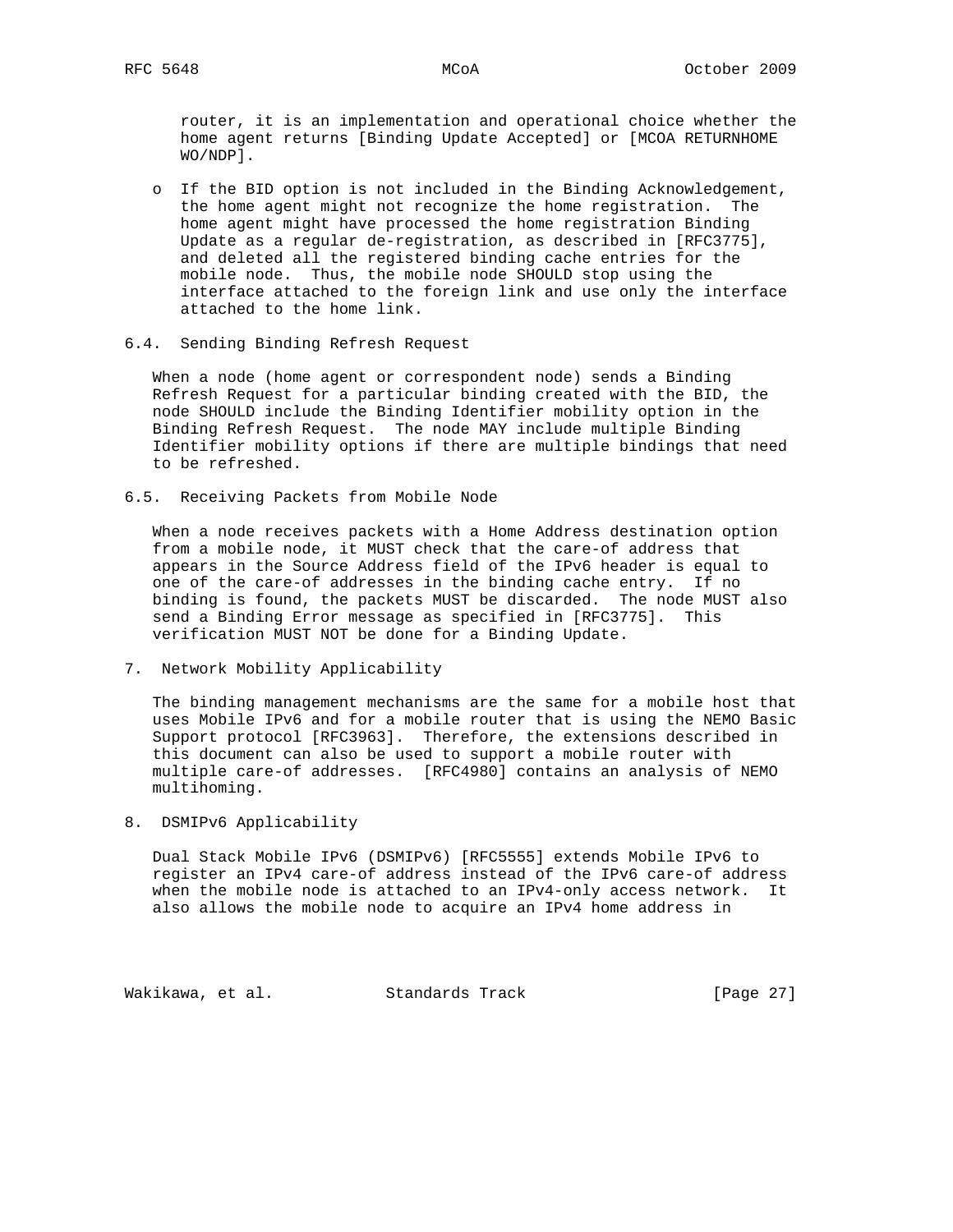addition to an IPv6 home address for use with IPv4-only correspondent nodes. This section describes how the multiple care-of addresses registration works with IPv4 care-of and home addresses.

8.1. IPv4 Care-of Address Registration

 The mobile node can use the extensions described in the document to register multiple care-of addresses, even if some of the care-of addresses are IPv4 addresses.

 Bulk registration MUST NOT be used for the initial binding registration from an IPv4 care-of address. This is because the Binding Update and Binding Acknowledgement exchange is used to detect NAT on the path between the mobile node and the home agent. So the mobile node needs to check for a NAT between each IPv4 care-of address and the home agent.

 The Binding Update MUST be sent to the IPv4 home agent address by using UDP and IPv4 headers as shown in Figure 9. It is similar to [RFC5555] except that the IPv4 care-of address option MUST NOT be used when the BID mobility option is used.

> IPv4 header (src=V4ADDR, dst=HA\_V4ADDR) UDP Header IPv6 header (src=V6HoA, dst=HAADDR) ESP Header Mobility header -Binding Update Mobility Options - Binding Identifier (IPv4 CoA) \*V4ADDR, HA\_V4ADDR, V6HOA, HAADDR are defined in [RFC5555]

Figure 9: Initial Binding Update for IPv4 Care-of Address

 If a NAT is not detected, the mobile node can update the IPv4 care-of address by using bulk registration. The mobile node can register the IPv4 care-of address along with other IPv4 and IPv6 care-of addresses. Figure 10 shows the Binding Update format when the mobile node sends a Binding Update from one of its IPv6 care-of addresses. If the mobile node sends a Binding Update from an IPv4 care-of address, it MUST follow the format described in Figure 9. Note that the IPv4 care-of address must be registered by a non-bulk binding registration whenever it is changed.

 As shown in Figure 9, the IPv4 care-of address will appear in the Binding Identifier mobility option. The IPv4 Care-of Address mobility option defined in [RFC5555] MUST always be omitted. The receiver of the Binding Update message for an IPv4 care-of address

Wakikawa, et al. Standards Track [Page 28]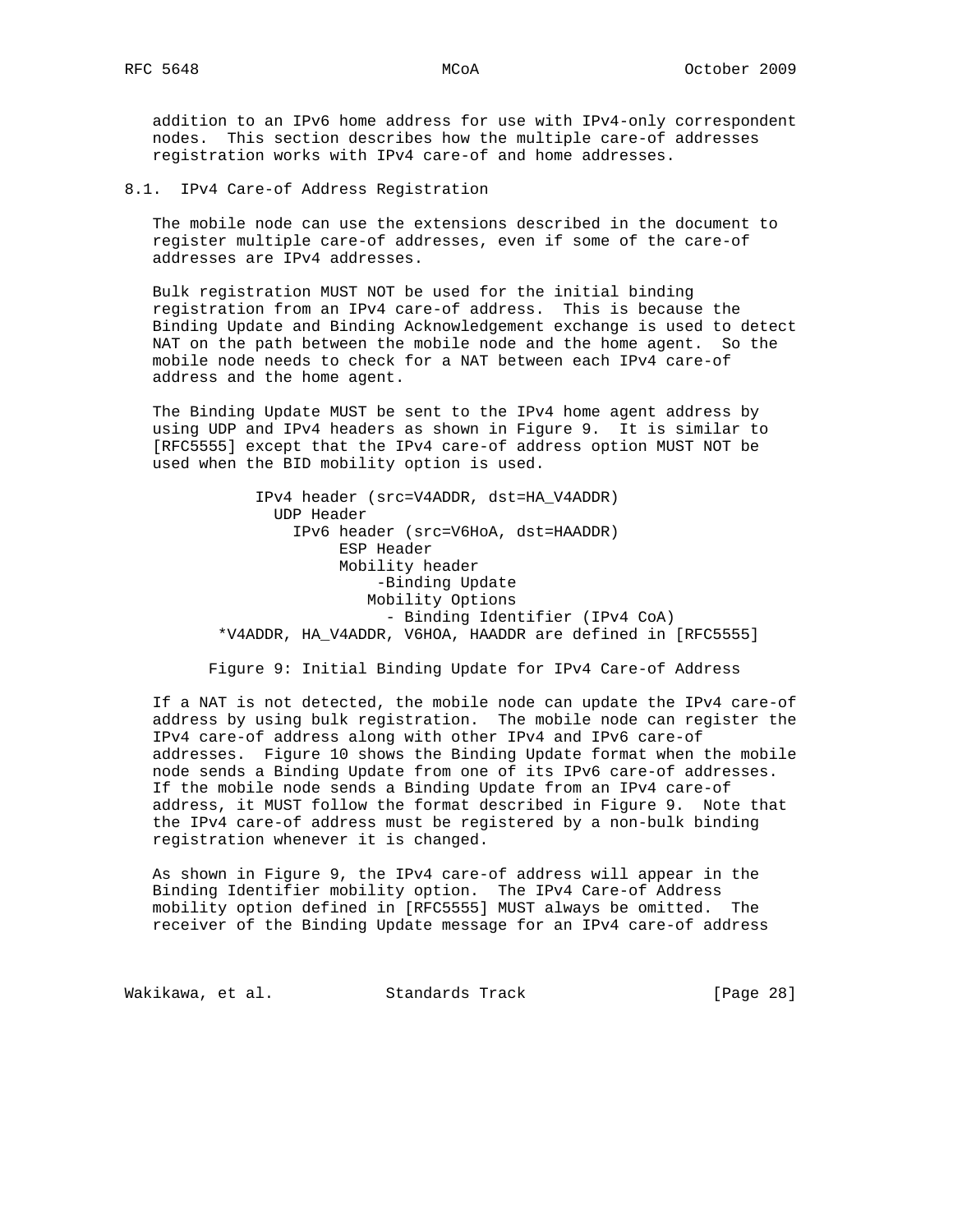MUST treat the IPv4 address stored in the Binding Identifier mobility option as the one in the IPv4 Care-of Address mobility option of [RFC5555]. If the IPv4 address in the Binding Identifier mobility option is different from one in the Source Address field in the IPv4 header of the Binding Update (i.e., V4ADDR in Figure 9), the source address is used as an IPv4 care-of address. Otherwise, the IPv4 address in the Binding Identifier mobility option is used as an IPv4 care-of address.

> IPv6 header (src=Care-of Address, dst=Home Agent Address) IPv6 Home Address Option ESP Header Mobility header -Binding Update Mobility Options - Binding Identifier (IPv6/v4 CoA) - Binding Identifier (IPv6/v4 CoA) - ...

Figure 10: Binding Bulk Registration for an IPv4 Care-of Address

 When the home agent returns a Binding Acknowledgement for the IPv4 care-of address registration, it SHOULD NOT use the IPv4 Address Acknowledgement mobility option and SHOULD use only the Binding Identifier mobility option. The registration status for the IPv4 care-of address is stored in the Status field of the Binding Identifier mobility option. However, if the home agent needs to store the status value specially defined for the IPv4 Address Acknowledgement mobility option, it MUST store the status value in the IPv4 Address Acknowledgement mobility option and MUST NOT store it in the Binding Identifier mobility option. In such case, the home agent MUST include both the IPv4 Address Acknowledgement mobility option and the Binding Identifier mobility option.

## 8.2. IPv4 Home Address Management

 When the mobile node wants to configure an IPv4 home address in addition to the IPv6 home address, it can request one using the IPv4 Home Address option in the Binding Update. If the home agent accepts the Binding Update, the mobile node can now register multiple care-of addresses for the IPv4 home address in addition to the IPv6 home address. The mobile node MUST always use the IPv4 Home Address mobility option for any purposes of the IPv4 home address management. The same set of care-of addresses will be registered for both IPv6 and IPv4 home addresses. The mobile node cannot bind a different set of care-of addresses to each home address.

Wakikawa, et al. Standards Track [Page 29]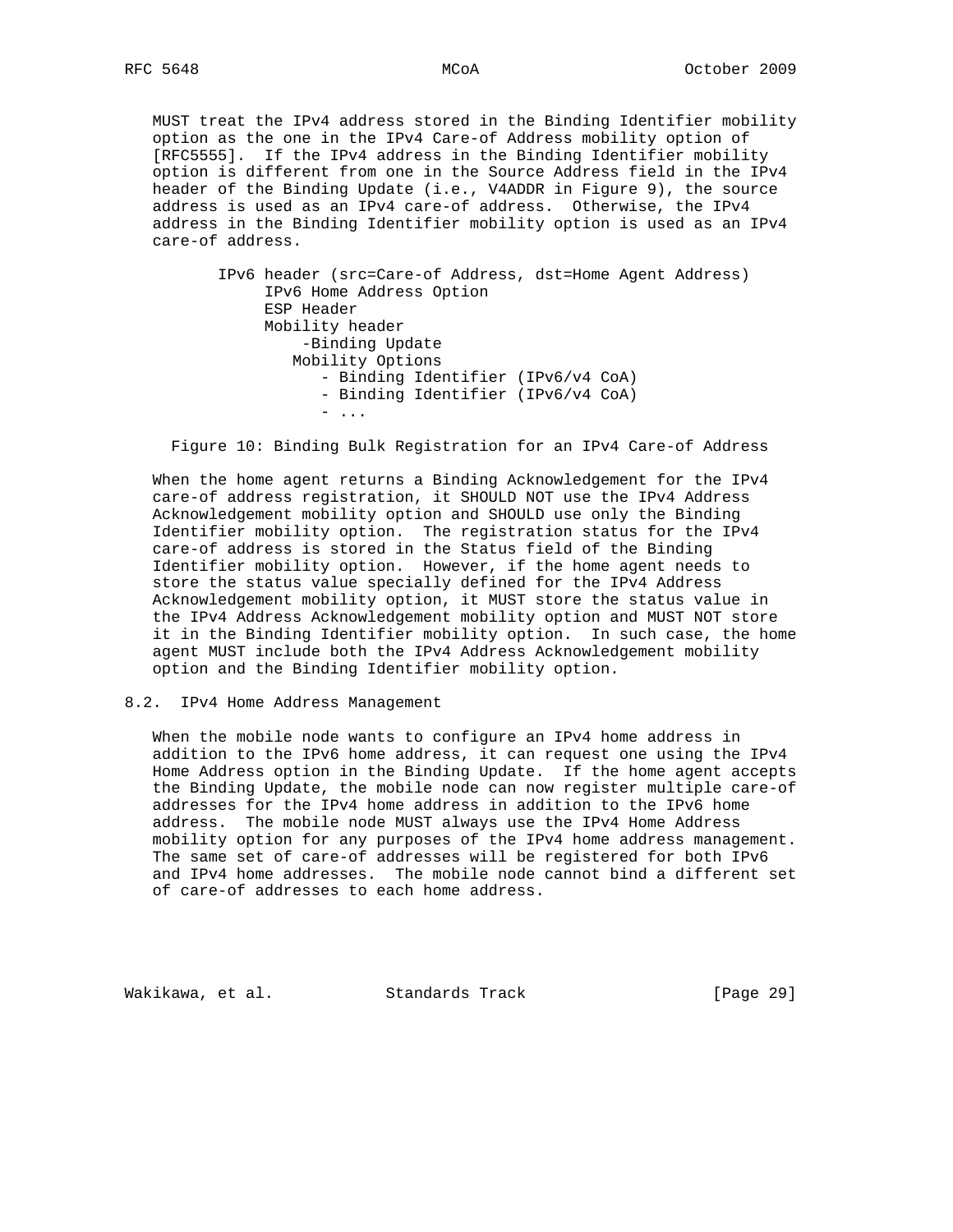According to [RFC5555], the home agent includes the IPv4 Address Acknowledgement option in the Binding Acknowledgement only if the mobile node had requested an IPv4 home address in the corresponding Binding Update. The IPv4 Address Acknowledgement option MUST be present before any Binding Identifier mobility option. The Status field of the IPv4 Address Acknowledgement option contains only the error code defined in Section 3.2.1 of [RFC5555]. The home agent MUST always include the IPv4 Address Acknowledgement mobility option in the Binding Acknowledgement for the IPv4 home address registration.

9. IPsec and IKEv2 Interaction

 Mobile IPv6 [RFC3775] and the NEMO protocol [RFC3963] require the use of IPsec to protect signaling messages, including Binding Updates, Binding Acknowledgements, and return routability messages. IPsec may also be used to protect all tunneled data traffic. The Mobile IPv6- IKEv2 specification [RFC4877] specifies how IKEv2 can be used to set up the required IPsec security associations. The following assumptions were made in [RFC3775], [RFC3963], and [RFC4877] with respect to the use of IKEv2 and IPsec.

- o There is only one primary care-of address per mobile node.
- o The primary care-of address is stored in the IPsec database for tunnel encapsulation and decapsulation.
- o When the home agent receives a packet from the mobile node, the source address is verified against the care-of address in the corresponding binding cache entry. If the packet is a reverse tunneled packet from the mobile node, the care-of address check is done against the source address on the outer IPv6 header. The reverse-tunneled packet could either be a tunneled Home Test Init message or tunneled data traffic to the correspondent node.
- o The mobile node runs IKEv2 (or IKEv1) with the home agent using the care-of address. The IKE SA is based on the care-of address of the mobile node.

 The above assumptions may not be valid when multiple care-of addresses are used by the mobile node. In the following sections, the main issues with the use of multiple care-of addresses with IPsec are addressed.

Wakikawa, et al. Standards Track [Page 30]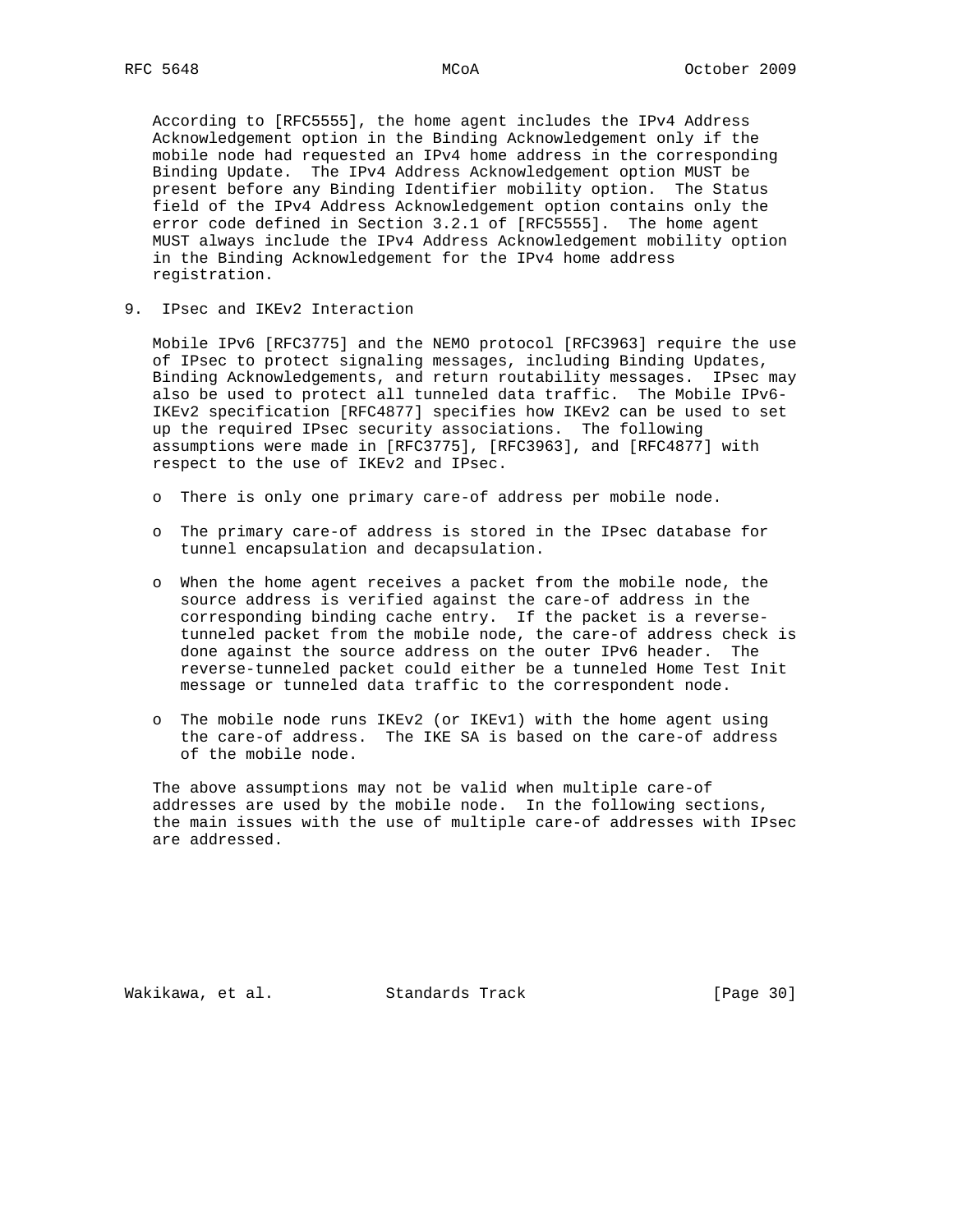## 9.1. Use of Care-of Address in the IKEv2 Exchange

 For each home address for which the mobile node sets up security associations with the home agent, the mobile node must pick one care-of address and use that as the source address for all IKEv2 messages exchanged to create and maintain the IPsec security associations associated with the home address. The resultant IKEv2 security association is created based on this care-of address.

 If the mobile node needs to change the care-of address, it just sends a Binding Update with the care-of address it wants to use, with the corresponding Binding Identifier mobility option, and with the 'K' bit set. This will force the home agent to update the IKEv2 security association to use the new care-of address. If the 'K' bit is not supported on the mobile node or the home agent, the mobile node MUST re-establish the IKEv2 security association with the new care-of address. This will also result in new IPsec security associations being set up for the home address.

9.2. Transport Mode IPsec-Protected Messages

 For Mobile IPv6 signaling message protected using IPsec in transport mode, the use of a particular care-of address among multiple care-of addresses does not matter for IPsec processing.

 The home agent processes Mobile Prefix Discovery messages with the same rules of data packets described in Section 6.5.

9.3. Tunnel Mode IPsec-Protected Messages

 The use of IPsec in tunnel mode with multiple care-of addresses introduces a few issues that require changes to how the mobile node and the home agent send and receive tunneled traffic. The route optimization mechanism described in [RFC3775] mandates the use of IPsec protection in tunnel mode for the Home Test Init and Home Test messages. The mobile node and the home agent may also choose to protect all reverse-tunneled payload traffic with IPsec in tunnel mode. The following sections address multiple care-of address support for these two types of messages.

9.3.1. Tunneled Home Test Init and Home Test Messages

 The mobile node MAY use the same care-of address for all Home Test Init messages sent reverse tunneled through the home agent. The mobile node may use the same care-of address irrespective of which correspondent node the Home Test Init message is being to. RFC 3775 requires the home agent to verify that the mobile node is using the care-of address that is in the binding cache entry when it receives a

Wakikawa, et al. Standards Track [Page 31]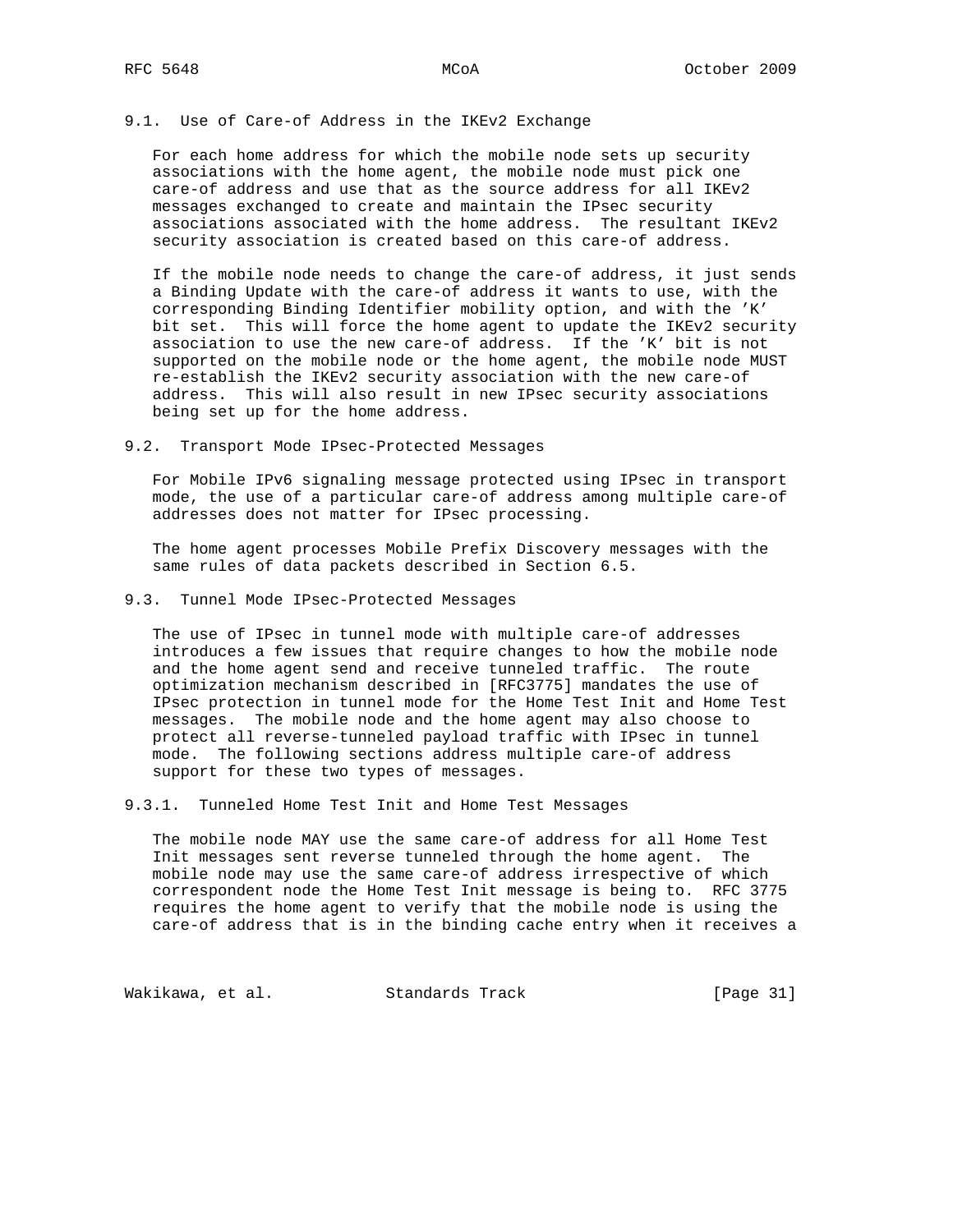reverse-tunneled Home Test Init message. If a different address is used as the source address, the message is silently dropped by the home agent. This document requires the home agent implementation to decapsulate and forward the Home Test Init message as long as the source address is one of the care-of addresses in the binding cache entry for the mobile node.

 When the home agent tunnels a Home Test message to the mobile node, the care-of address used in the outer IPv6 header is not relevant to the Home Test message. So regular IPsec tunnel encapsulation with the care-of address known to the IPsec implementation on the home agent is sufficient.

9.3.2. Tunneled Payload Traffic

 When the mobile node sends and receives multiple traffic flows protected by IPsec to different care-of addresses, the use of the correct care-of address for each flow becomes important. Support for this requires the following two considerations on the home agent.

- o When the home agent receives a reverse-tunneled payload message protected by IPsec in tunnel mode, the source address used in the outer IPv6 header is irrelevant to IPsec, since the tunnel mode security association is based on the addresses in the inner IPv6 header. Therefore, the same IPsec security association can be used for payload traffic tunneled from any of the care-of addresses. Note that the care-of address used in the reverse tunneled traffic can be different from the care-of address used as the source address in the IKEv2 exchange. However, this does not cause an issue due to the above-mentioned reason.
- o For tunneled IPsec traffic from the home agent to the mobile node, the IPsec implementation on the home agent will not be aware of which care-of address to use when performing IPsec tunnel encapsulation. The Mobile IP stack on the home agent, based on the binding cache entries created by the mobile node, knows to which care-of address the packet belonging to a particular flow needs to be tunneled. The destination address for the outer IP header must either be conveyed dynamically per packet to the IPsec stack when it performs the encapsulation or the Mobile IPv6 stack must get access to the packet after IPsec processing is done and modify the destination address. The first option requires changes to the IPsec implementation. In the second option, there is a need for special processing in the forwarding function to replace the destination address on the outer header with the correct care-of address. The exact technique to achieve the above is implementation specific.

Wakikawa, et al. Standards Track [Page 32]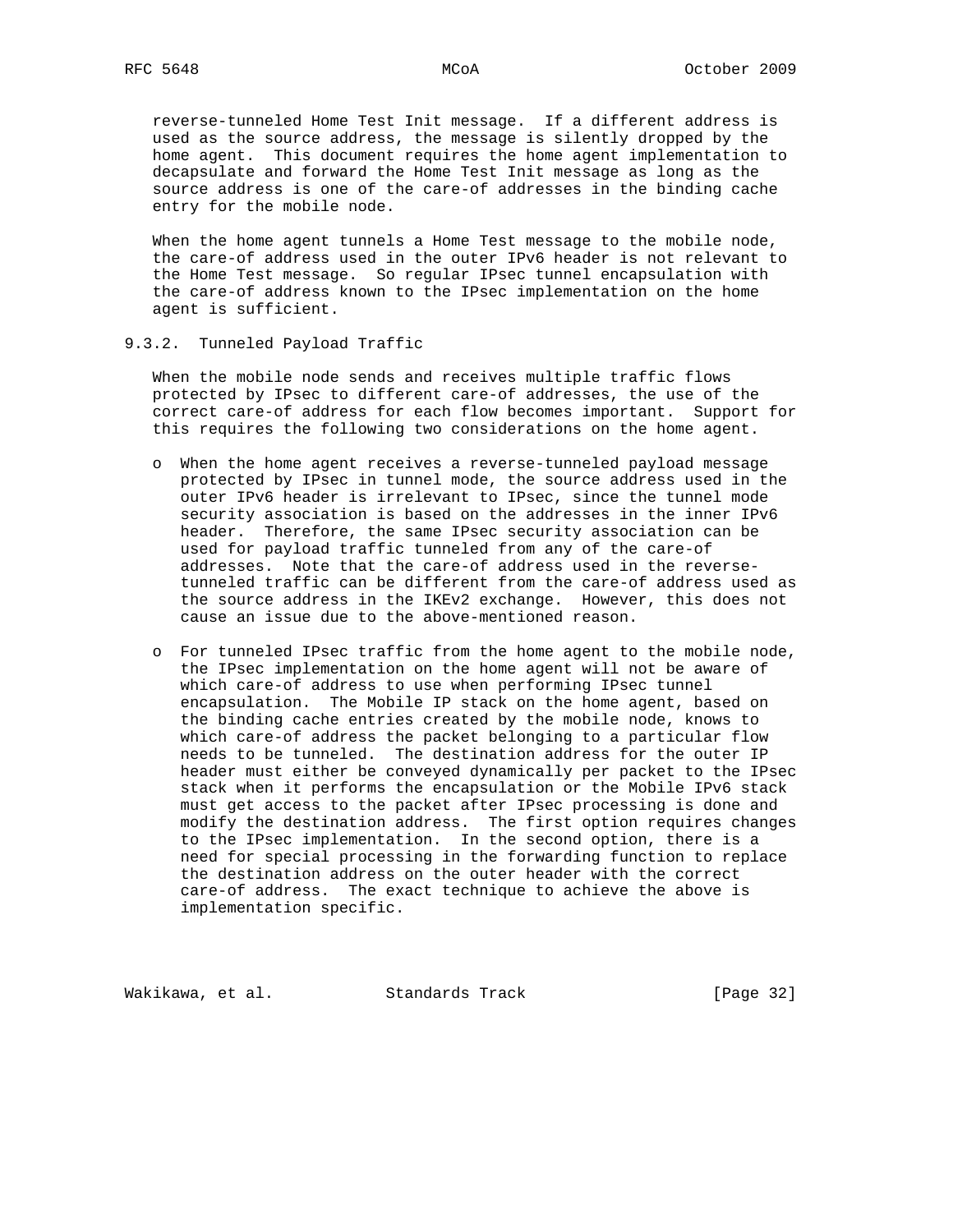#### 10. Security Considerations

 The security considerations for securing the Binding Update and Binding Acknowledgement messages with multiple care-of addresses are very similar to the security considerations for securing the Binding Update and Binding Acknowledgement. Please see [RFC3775] for more information. The Binding Update and Binding Acknowledgement messages with multiple care-of addresses are securely exchanged as described in [RFC3775], [RFC4877], and Section 9 of this document. Additional security considerations are described below.

 With simultaneous binding support, it is possible for a malicious mobile node to successfully bind a number of victims' addresses as valid care-of addresses for the mobile node with its home agent. Once these addresses have been bound, the malicious mobile node can perform a re-direction attack by instructing the home agent (e.g., setting filtering rules to direct a large file transfer) to tunnel packets to the victims' addresses. Such risk is highlighted in [MIP6ANALYSIS]. These attacks are possible because the care-of addresses sent by the mobile node in the Binding Update messages are not verified by the home agent, i.e., the home agent does not check if the mobile node is at the care-of address at which it claims to be. The security model for Mobile IPv6 assumes that there is a trust relationship between the mobile node and its home agent. Any malicious attack by the mobile node is traceable by the home agent. This acts as a deterrent for the mobile node to launch such attacks.

 Although such a risk exists in Mobile IPv6, the risk level is increased when simultaneous multiple care-of address bindings are performed. In Mobile IPv6, a mobile node can only have a single care-of address binding per home address at a given time. However, for simultaneous multiple care-of address bindings, a mobile node can have more than one care-of address binding per home address at a given time. This implies that a mobile node using simultaneous binding support can effectively bind more than a single victim's address. Another difference is the degree of risk involved. In the single care-of address binding case, once the re-direction attack is initiated, a malicious mobile node would be unable to use its home address for communications (such as to receive control packets pertaining to the file transfer). However, in the simultaneous binding support case, a malicious mobile node could bind a valid care-of address in addition to multiple victims addresses. This valid care-of address could then be used by the malicious mobile node to set up flow filtering rules at its home agent, thereby controlling and/or launching new re-direction attacks.

Wakikawa, et al. Standards Track [Page 33]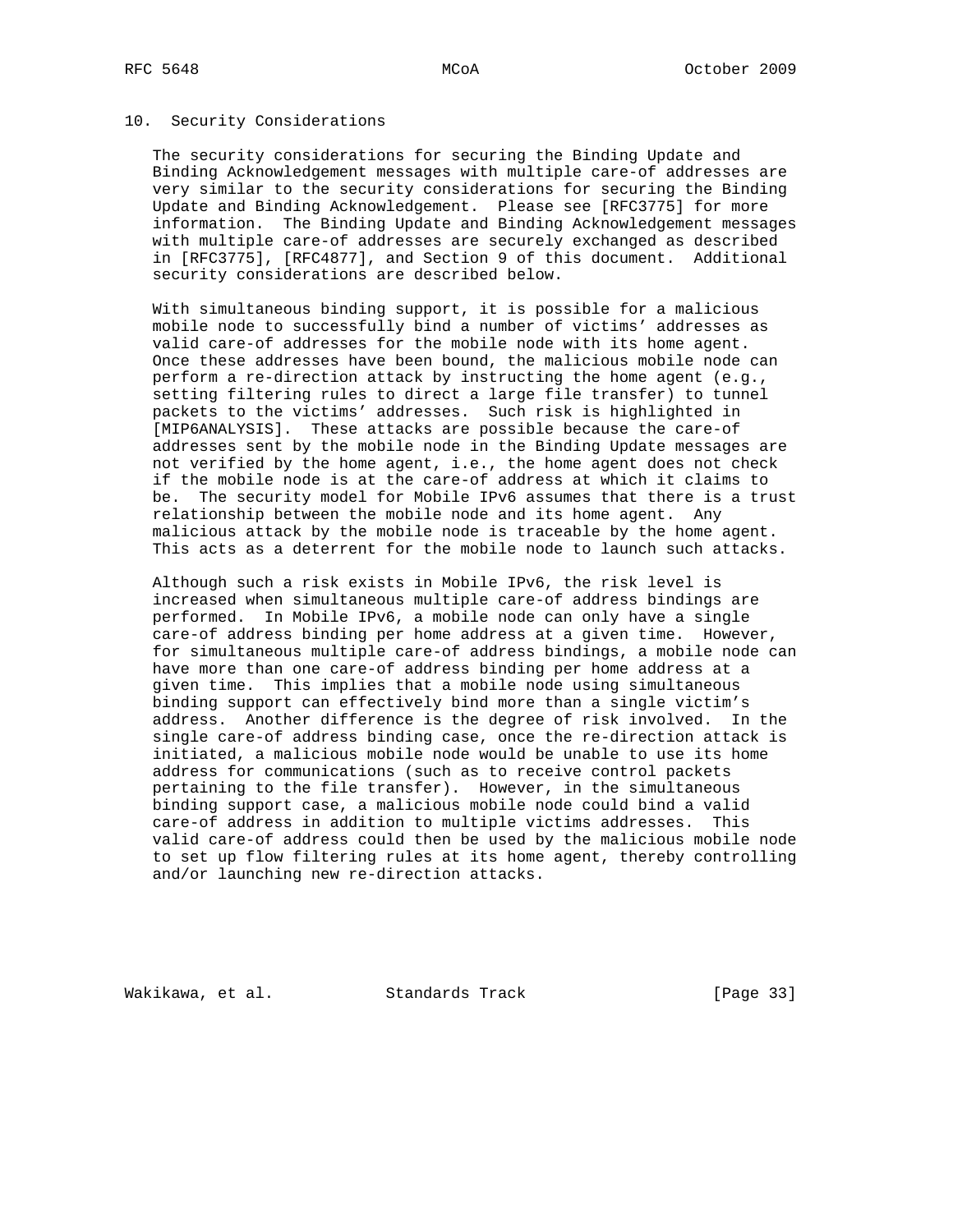Thus, in view of such risks, it is advisable for a home agent to employ some form of care-of address verification mechanism before using the care-of addresses as a valid routing path to a mobile node. These mechanisms are out of scope for this document.

 In the binding registration of Mobile IPv6, a care-of address is always verified by its reachability by a home agent. This reachability test may decrease the above risks. However, when bulk registration is used, a home agent cannot verify reachability of care-of addresses carried in a Binding Identifier mobility option. Therefore, the home agent can choose to reject bulk registration by using [MCOA BULK REGISTRATION PROHIBITED] in a Binding Acknowledgement. Alternatively, when a mobile node first registers a care-of address, it uses the individual Binding Updates for the first appeared care-of address. During the initial binding registration, a home agent can verify the address reachability for that given care-of address. After that, the mobile node uses bulk registration to refresh the care-of address.

11. IANA Considerations

The following Extension Types have been assigned by IANA:

- o Binding Identifier mobility option type: (35) has been assigned from the same space as the mobility option in [RFC3775].
- o New Successful Status of Binding Acknowledgement: These status codes have been assigned from the same space as the Binding Acknowledgement status codes in [RFC3775].
	- \* MCOA NOTCOMPLETE (4)
	- \* MCOA RETURNHOME WO/NDP (5)
- o New Unsuccessful Status of Binding Acknowledgement: These status codes have also been assigned from the same space as the Binding Acknowledgement status codes in [RFC3775].
	- \* MCOA MALFORMED (164)
	- \* MCOA NON-MCOA BINDING EXISTS (165)
	- \* MCOA PROHIBITED (166)
	- \* MCOA UNKNOWN COA (167)
	- \* MCOA BULK REGISTRATION PROHIBITED (168)

Wakikawa, et al. Standards Track [Page 34]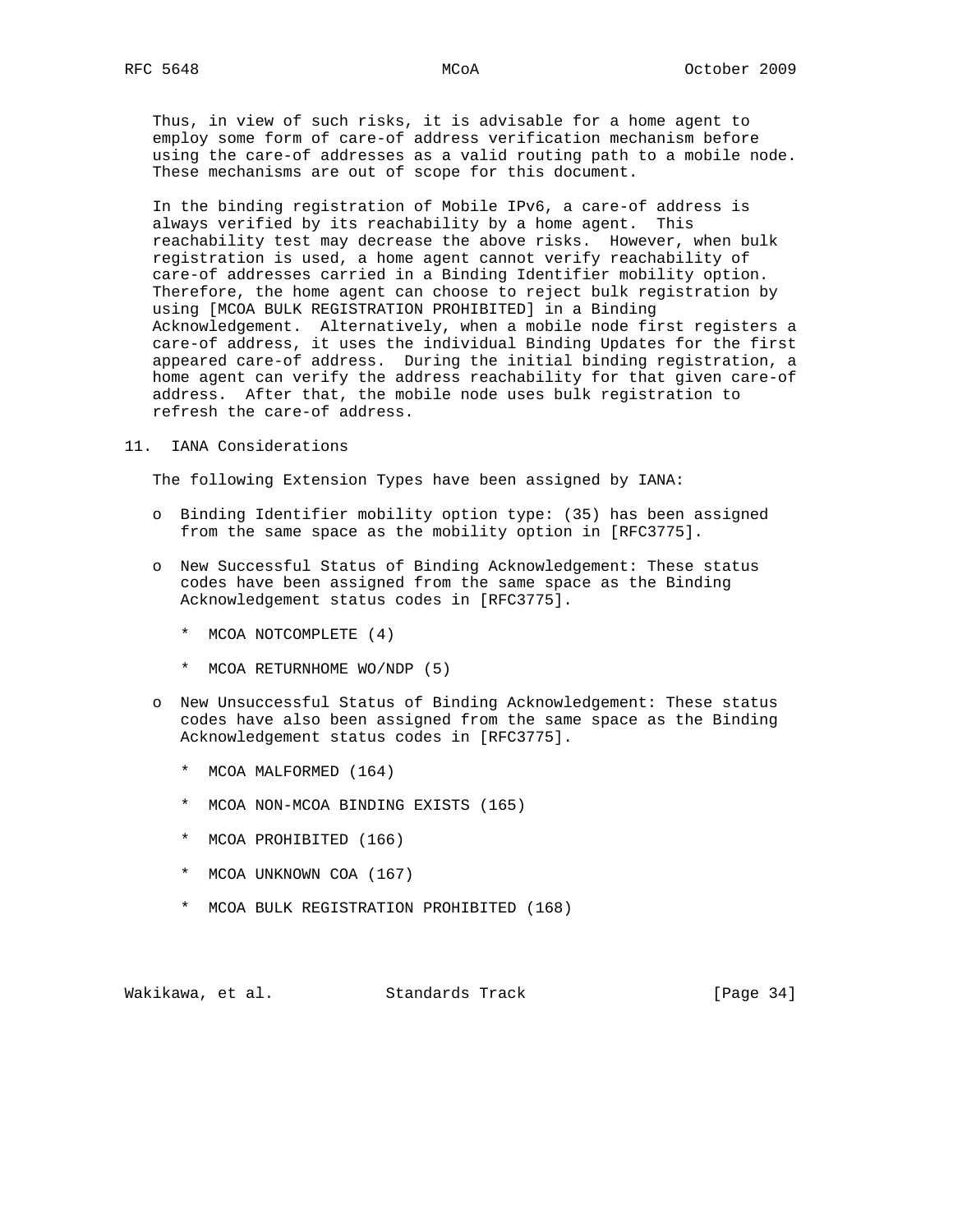- \* MCOA SIMULTANEOUS HOME AND FOREIGN PROHIBITED (169)
- 12. Acknowledgements

 Ryuji Wakikawa and Thierry Ernst are grateful to Keio University for its initial support on this specification at the time when they were working there. In addition, the authors would like to thank Masafumi Aramoto, Keigo Aso, Julien Charbon, Tero Kauppinen, Martti Kuparinen, Romain Kuntz, Benjamin Lim, Heikki Mahkonen, Nicolas Montavont, and Chan-Wah Ng for their discussions and inputs. Thanks to Susumu Koshiba, Hiroki Matutani, Koshiro Mitsuya, Koji Okada, Keisuke Uehara, Masafumi Watari, and Jun Murai for earlier work on this subject.

- 13. References
- 13.1. Normative References
	- [RFC2119] Bradner, S., "Key words for use in RFCs to Indicate Requirement Levels", BCP 14, RFC 2119, March 1997.
	- [RFC4861] Narten, T., Nordmark, E., Simpson, W., and H. Soliman, "Neighbor Discovery for IP version 6 (IPv6)", RFC 4861, September 2007.
	- [RFC3775] Johnson, D., Perkins, C., and J. Arkko, "Mobility Support in IPv6", RFC 3775, June 2004.
	- [RFC4877] Devarapalli, V. and F. Dupont, "Mobile IPv6 Operation with IKEv2 and the Revised IPsec Architecture", RFC 4877, April 2007.
	- [RFC3963] Devarapalli, V., Wakikawa, R., Petrescu, A., and P. Thubert, "Network Mobility (NEMO) Basic Support Protocol", RFC 3963, January 2005.
	- [RFC5555] Soliman, H., Ed., "Mobile IPv6 Support for Dual Stack Hosts and Routers", RFC 5555, June 2009.
	- [RFC5568] Koodli, R., Ed., "Mobile IPv6 Fast Handovers", RFC 5568, July 2009.

13.2. Informative References

 [MOTIVATION] Ernst, T., Montavont, N., Wakikawa, R., Ng, C., and K. Kuladinithi, "Motivations and Scenarios for Using Multiple Interfaces and Global Addresses", Work in Progress, May 2008.

Wakikawa, et al. Standards Track [Page 35]